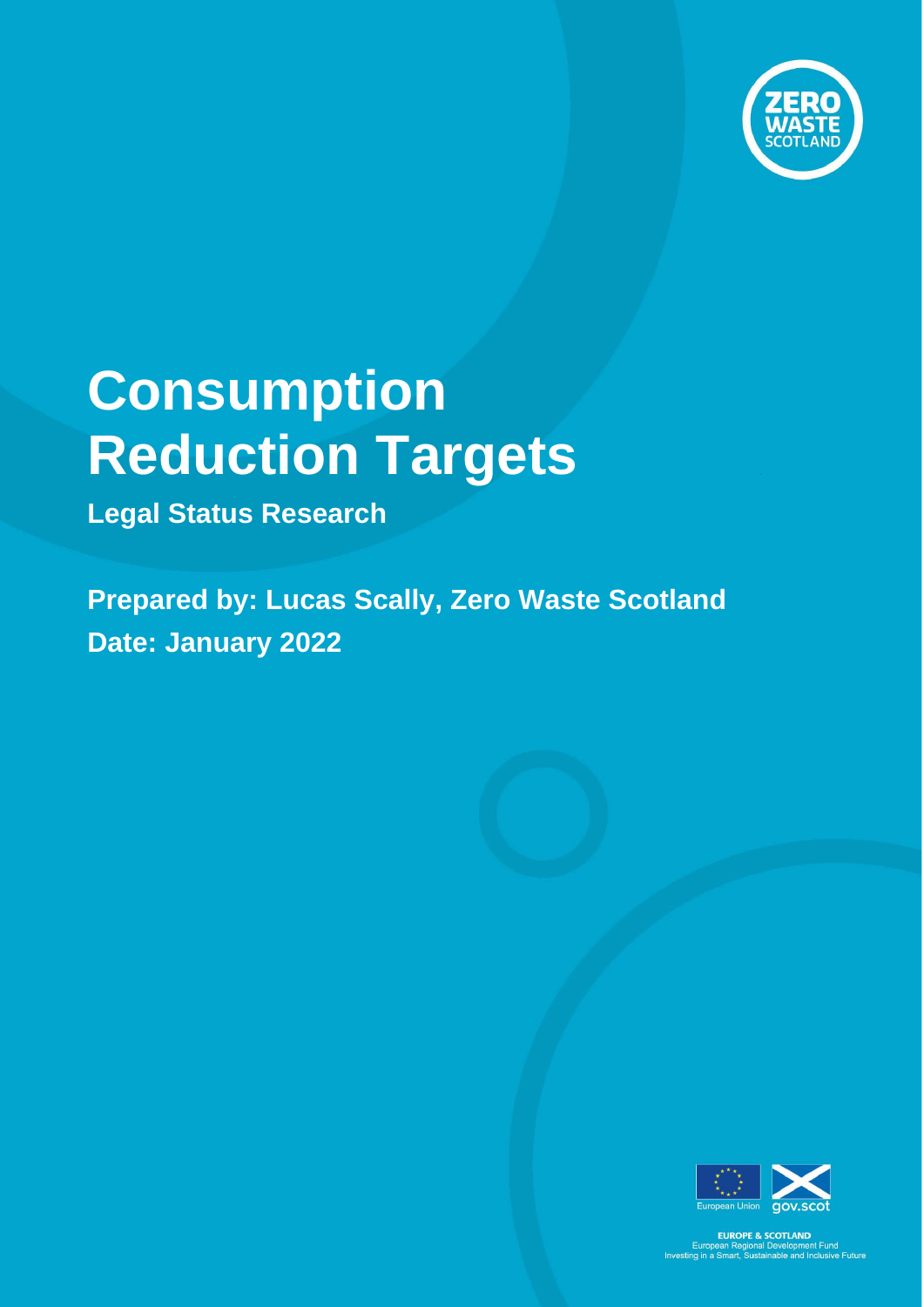## Executive Summary

The purpose of this research was to assess the existence and legal status of **consumption reduction targets (CRTs)** in European countries and their territories (although all global targets found have been recorded). While the primary focus of this research pertained to targets to reduce the absolute level of material throughput, targets that served as proximity indicators were also collected for context. These additional targets included sustainable consumption/green procurement (materials that do no harm to people or the environment), resource productivity (materials throughput per unit of Gross Domestic Product [GDP]), and the circularity gap (recycled/reused resources as a percentage of all material throughput).

Of the 18 countries reviewed, only three countries and one territory were identified to have absolute consumption reduction targets in their strategic documents. These were Finland, the Netherlands, Spain, and the Wallonia region of Belgium. Eleven of the 18 countries contained targets meeting the broader consumption reduction target criteria outlined. In addition, Belgium, the Netherlands, and Spain were identified to have targets set at the regional levels.

Determining the legal status of the targets was challenging. For this research, we defined legally binding as a target set within a law, act, or decree; and we failed to identify any targets meeting this criteria. Any mention of the targets or the national strategies they were often derived from were not easily found in national legislation databases.

A summary table for the targets identified can be found in Table 2 below. Sources are cited in the individual country profiles in the Annex.

**Table 2. Target Summary Table. Note: where targets are listed as having a legal status of 'no/unidentified' that means that the target has not been found within a law, act or decree during the course of this research.** 

| Country /<br>region                                                     | <b>Interventions</b>                                                                                                                                                                                                                                                                                                               | <b>Legal Status</b> |
|-------------------------------------------------------------------------|------------------------------------------------------------------------------------------------------------------------------------------------------------------------------------------------------------------------------------------------------------------------------------------------------------------------------------|---------------------|
| Austria                                                                 | (Expired) Increase resource efficiency by 50%<br>by 2020.<br>(Expected) Reduce domestic material<br>consumption by 25% by 2030.<br>(Expected) Achieve sustainable domestic<br>material consumption of 7 tons per capita per<br>year by 2050.<br>(Expected) Increase resource efficiency in the<br>Austrian economy by 50% by 2030. | No/Unidentified     |
| Belgium:<br><b>Wallonia</b><br>and<br><b>Flanders</b><br><b>Regions</b> | Wallonia Region: Increase resource<br>productivity by 25% from 2020-2035.<br>Wallonia Region: Reducing direct material<br>$\bullet$<br>input and domestic material consumption by<br>25% by 2030 (compared to a 2013 baseline).<br>Flanders Region: Reduce their material<br>footprint by 30% by 2030.                             | No/Unidentified     |
| <b>Finland</b>                                                          | Total consumption of primary raw materials in<br>$\bullet$<br>Finland in 2035 will not exceed what it was in                                                                                                                                                                                                                       | No/Unidentified     |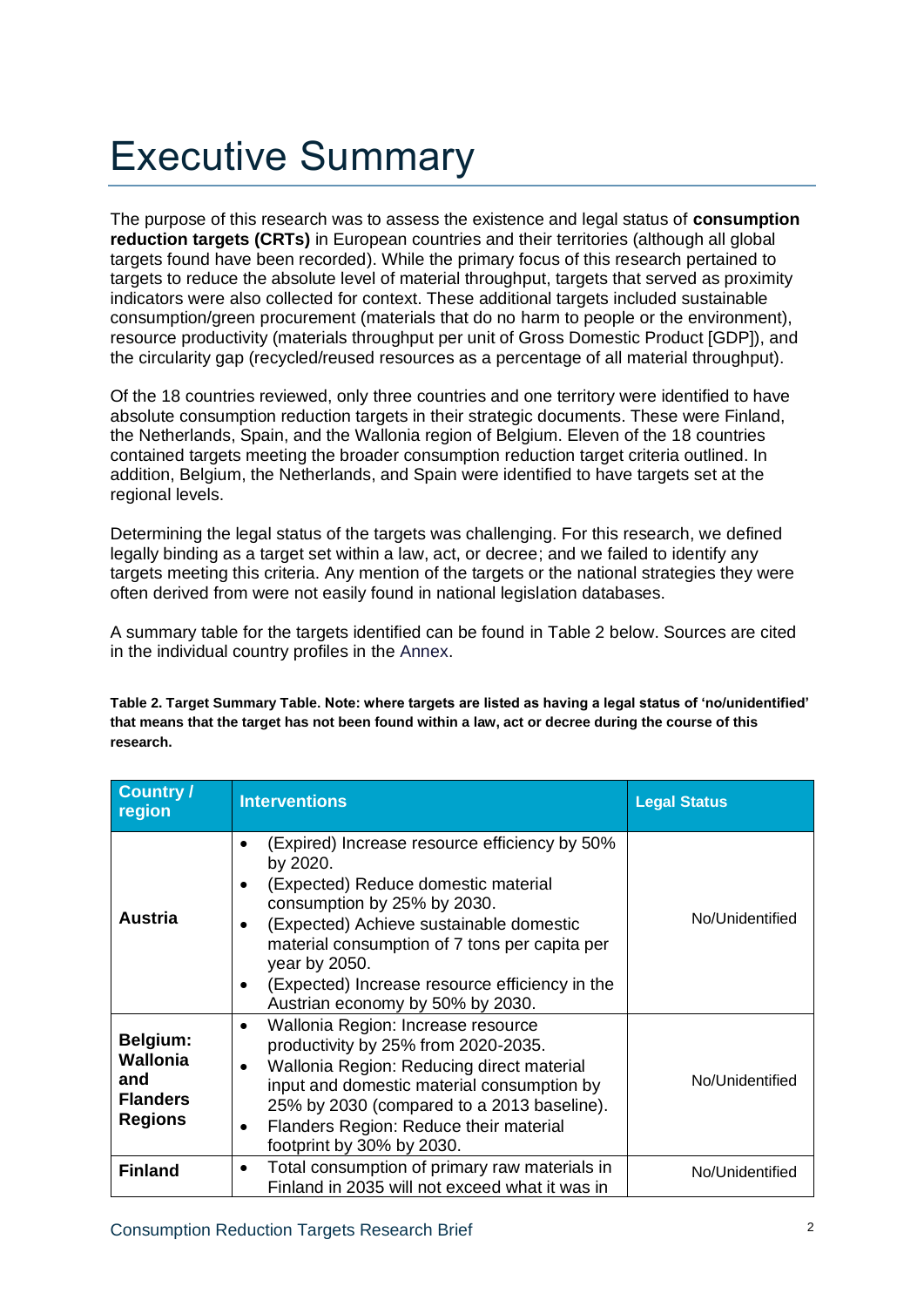| <b>Country /</b><br>region                                                                   | <b>Interventions</b>                                                                                                                                                                                                                                                                                                                                                                                                     | <b>Legal Status</b> |
|----------------------------------------------------------------------------------------------|--------------------------------------------------------------------------------------------------------------------------------------------------------------------------------------------------------------------------------------------------------------------------------------------------------------------------------------------------------------------------------------------------------------------------|---------------------|
|                                                                                              | 2015. Natural resources used to manufacture<br>products for export are not covered by the<br>objective.<br>The productivity of resources will double by<br>$\bullet$<br>2035 from what it was in 2015.<br>The circular material use rate (CMU) will<br>$\bullet$<br>double by 2035. The CMU is the percentage<br>of recycled materials being used out of all<br>materials used.                                          |                     |
| <b>France</b>                                                                                | Increase resource productivity by 30% by<br>$\bullet$<br>2030 with 2010 as the base year.                                                                                                                                                                                                                                                                                                                                | No/Unidentified     |
| Germany                                                                                      | (Expired) Double Germany's raw material<br>$\bullet$<br>productivity by 2020 relative to 1994.                                                                                                                                                                                                                                                                                                                           | No/Unidentified     |
| <b>Ireland</b>                                                                               | (Expected) Significantly reduce Ireland's<br>$\bullet$<br>circularity gap, in both absolute terms and in<br>comparison, with other EU Member States, so<br>that Ireland's rate is above the EU average by<br>2030.                                                                                                                                                                                                       | No/Unidentified     |
| <b>Netherlands:</b><br><b>Federal and</b><br>Fryslân &<br><b>Flevoland</b><br><b>Regions</b> | Complete circularity by 2050.<br>$\bullet$<br>Halving the use of primary abiotic raw<br>$\bullet$<br>materials by 2030.<br>(Expired) Fryslân Region: More than 25%<br>$\bullet$<br>circular procurement in 2020.<br>Fryslân Region: 100% circular procurement<br>$\bullet$<br>by 2025.<br>Flevoland Region: 50% circular procurement<br>by 2025.<br>Flevoland Region: 100% circular procurement<br>$\bullet$<br>by 2030. | No/Unidentified     |
| Portugal                                                                                     | Raise the productivity of materials from $€1.14$<br>$\bullet$<br>of GDP/kg materials consumed in 2013 to<br>€1.17 of GDP/kg materials in 2020 and €1.72<br>of GDP/kg materials in 2030.                                                                                                                                                                                                                                  | No/Unidentified     |
| <b>Slovenia</b>                                                                              | Reach 3.5 inflation adjusted GDP /kg of<br>$\bullet$<br>material consumed by 2030 compared to their<br>2015 base of 1.79 inflation adjusted GDP /kg<br>of material consumed.                                                                                                                                                                                                                                             | No/Unidentified     |
| Spain:<br><b>Federal and</b><br><b>Basque</b><br>Region.                                     | Reduction of the national consumption of<br>$\bullet$<br>materials by 30% by 2030, using 2010 as the<br>reference year.<br>Basque Region: Increase resource<br>$\bullet$<br>productivity by 30% by 2030.<br>Basque Region: Increase the circular material<br>$\bullet$<br>use rate by 30% by 2030.                                                                                                                       | No/Unidentified     |
| <b>United</b><br>Kingdom:<br><b>England and</b><br><b>Wales</b>                              | England: Double resource productivity by<br>$\bullet$<br>2050.<br>Wales: achieve 'One Planet Living' within the<br>$\bullet$<br>lifetime of a generation requires a reduction of<br>the impacts of Welsh consumption by<br>approximately two-thirds.                                                                                                                                                                     | No/Unidentified     |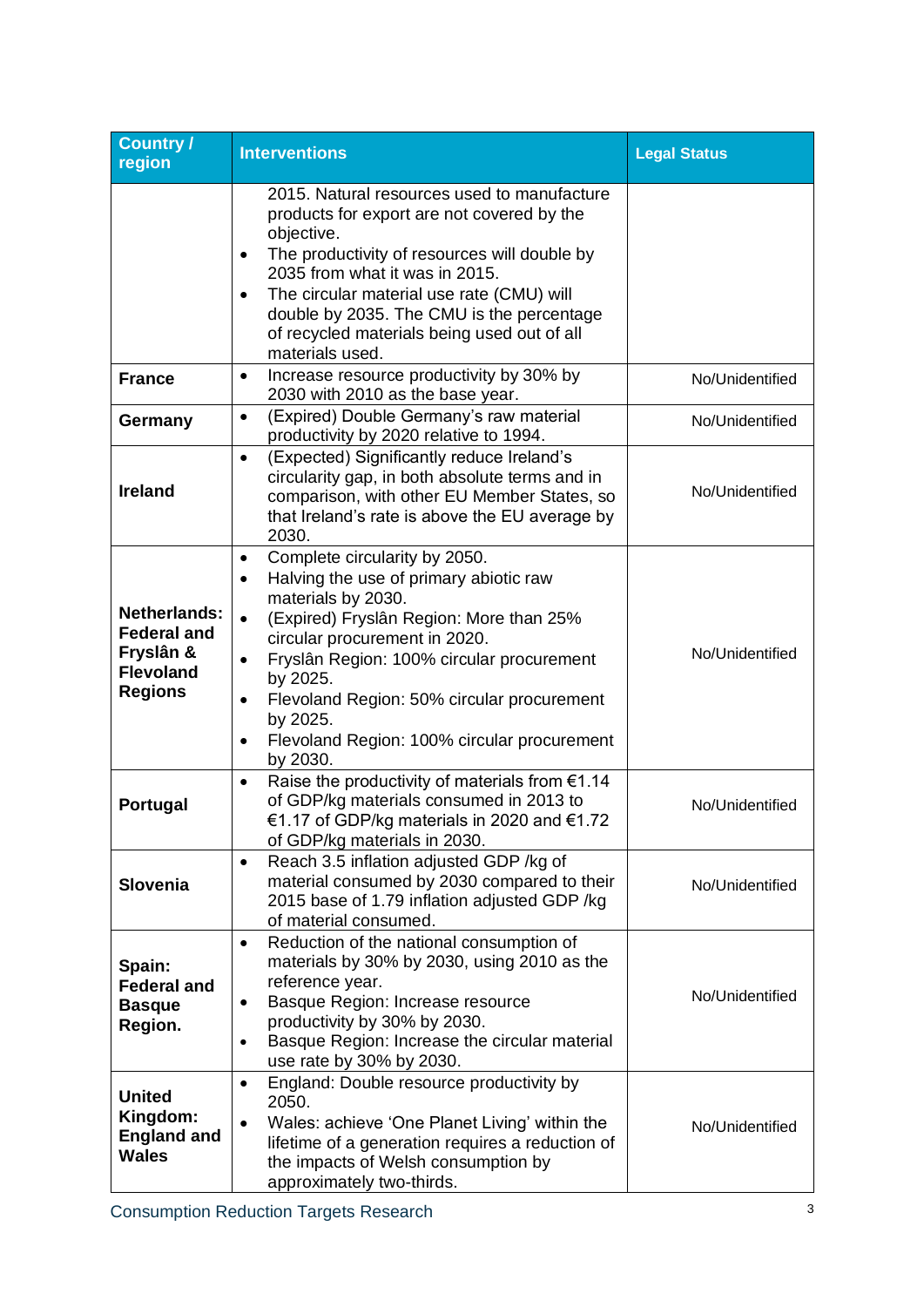| Country /<br>region | <b>Interventions</b>                                                                                                                                                                                                                                                                    | <b>Legal Status</b> |
|---------------------|-----------------------------------------------------------------------------------------------------------------------------------------------------------------------------------------------------------------------------------------------------------------------------------------|---------------------|
|                     | Wales: Move towards becoming a zero waste<br>$\bullet$<br>nation, with a focus on eliminating waste.<br>Where waste cannot be eliminated, it must be<br>recycled in "closed loop" systems to achieve<br>70% recycling across all sectors, and diverting<br>waste from landfill by 2025. |                     |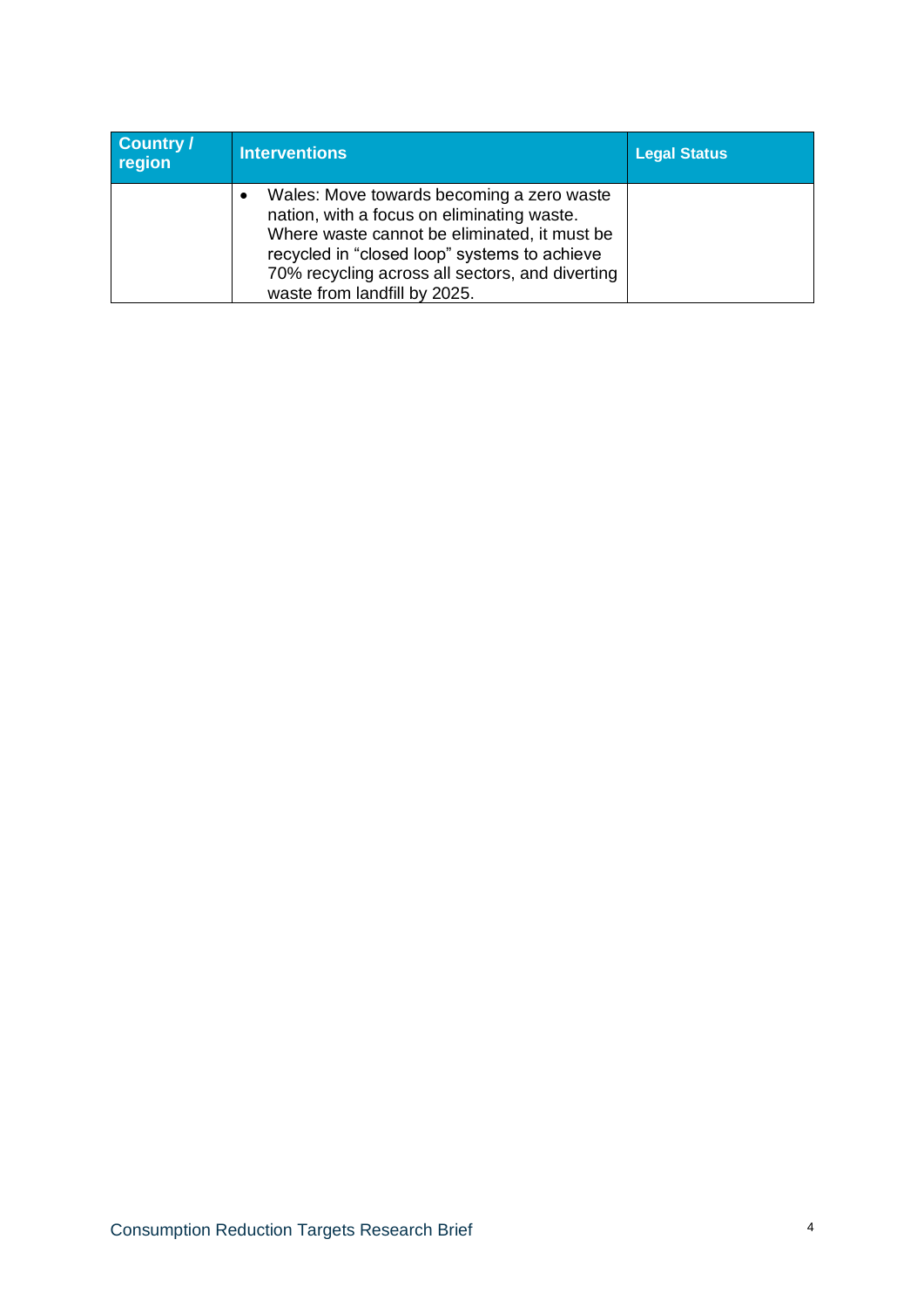## **Contents**

| 1            | <b>Background</b>                         | 6  |
|--------------|-------------------------------------------|----|
| 1.1          | The Circular Economy Bill                 | 6  |
| $\mathbf{2}$ | <b>Purpose</b>                            | 6  |
| 3            | Methodology                               |    |
| 3.1          | Scope                                     |    |
| 3.2          | <b>Target Criteria and Legal Criteria</b> | 7  |
| 3.3          | <b>Search Protocol</b>                    | 8  |
| 4            | <b>Results</b>                            | 8  |
| 4.1          | <b>Key Findings</b>                       | 8  |
| 4.2          | European Union                            | 10 |
| 5            | <b>Conclusion</b>                         | 11 |

#### Caveat:

This research was conducted in January 2022 and as such represents publicly available information at that point in time. All references and supporting links were accessed during January 2022.

As a greater number of countries make the transition towards a more circular economy, targets to drive/support consumption reduction are increasingly being considered and it's advisable that readers check progress with state legislature of the individual countries. This report is not comprehensive and the authors would welcome feedback on consumption reduction targets that have evolved since publication. It should also be noted that text from official documents has often been translated into English and as such there may be minor variations in translation.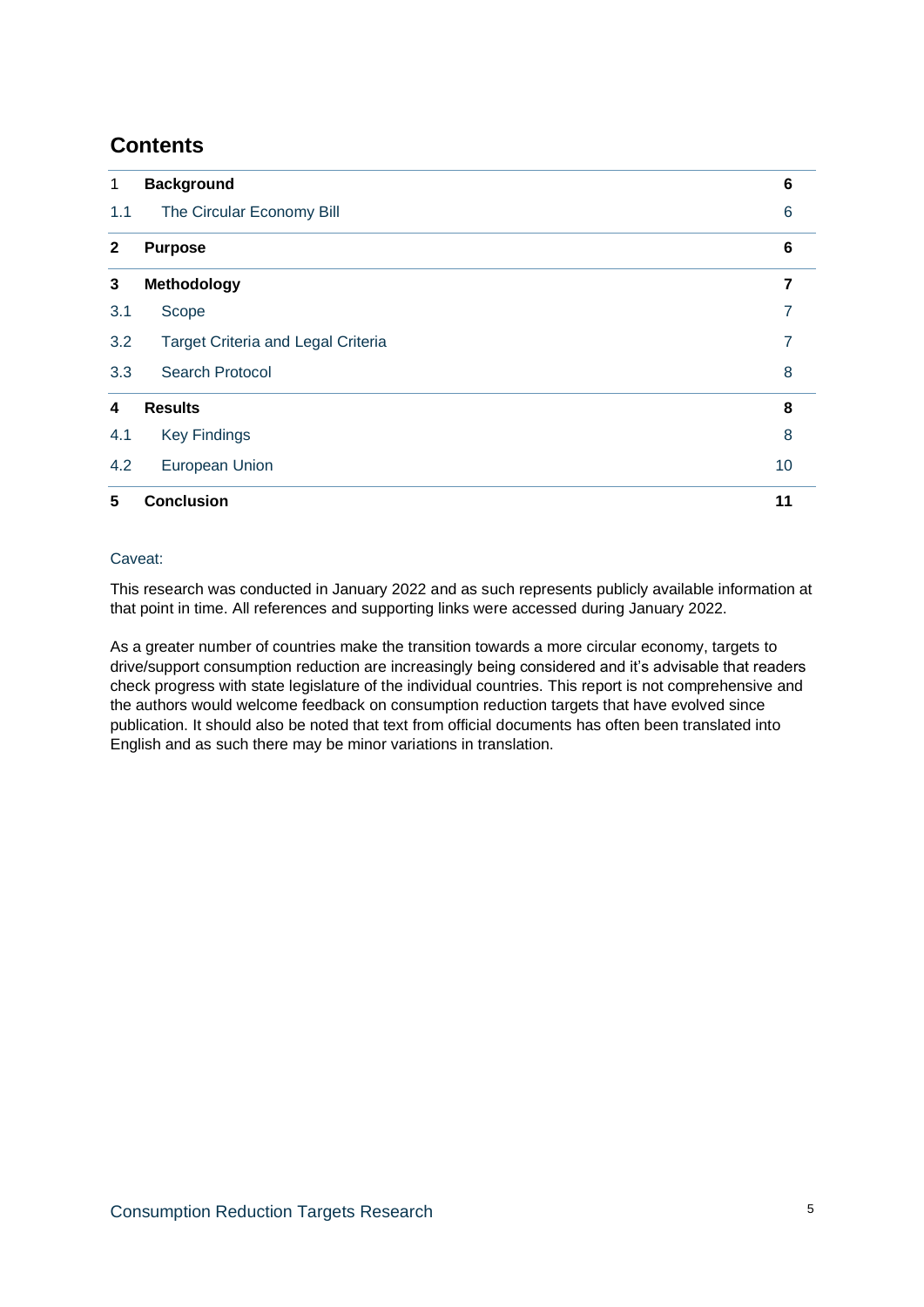## 1 **Background**

## 1.1 The Circular Economy Bill

The Scottish Government is consulting on a circular economy bill. The bill is intended to provide Scottish Government with a range of enabling powers and is a continuation of the Circular Economy Strategy 'Making Things Last' published in 2016,<sup>1</sup> alongside other policy work to embed the principles of a circular economy in Scotland and take action to make good use of our planet's finite resources.

Making Things Last set out that shifting to a more circular economy would have benefits for:

- The environment- cutting waste and carbon emissions and reducing reliance on scarce resources
- The economy- improving productivity, opening up new markets and improving resilience; and
- Communities- more, lower cost options to access the goods we need with opportunities for social enterprise.

The Circular Economy Bill should also be seen in the context of the 2020 Climate Change Plan update,<sup>2</sup> which set out that Scotland will be well on the way to a circular economy by 2032, with transformed relationships to waste and consumption and an economy that is designed to reduce, reuse and repair materials and recycle our waste more than ever. By 2045, the vision is for Scotland's cultural, social and business norms to be driven by a focus on:

- Responsible consumption (people and businesses demand products and services in ways which respect the limits of our natural resources)
- Responsible production (a circular economy is embraced by businesses and organisations that supply products, ensuring the maximum life and value from the natural resources used to make them)
- Maximising value from waste and energy

## **2 Purpose**

The Scottish Government wished to understand whether other countries had introduced consumption reduction targets through legislation or other routes, in order to support decision-making around the best route for development of a consumption reduction target or a consumption reduction monitoring framework. Scottish Government therefore requested that Zero Waste Scotland carry out research to determine whether any other countries have introduced a legally binding target (included in legislation).

This research addresses the following questions:

- Are we able to identify any countries that have introduced legally-binding consumption reduction targets?
- Have any countries provided justification for their decision to make or not to make targets legally binding?

 $1$  [Making things last: a circular economy strategy for Scotland, Scottish Government, 2016](https://www.gov.scot/publications/making-things-last-circular-economy-strategy-scotland/)

<sup>&</sup>lt;sup>2</sup> [Securing a green recovery on a path to net zero: climate change plan 2018-2032-](https://www.gov.scot/publications/securing-green-recovery-path-net-zero-update-climate-change-plan-20182032/) update, Scottish [Government, 2020](https://www.gov.scot/publications/securing-green-recovery-path-net-zero-update-climate-change-plan-20182032/)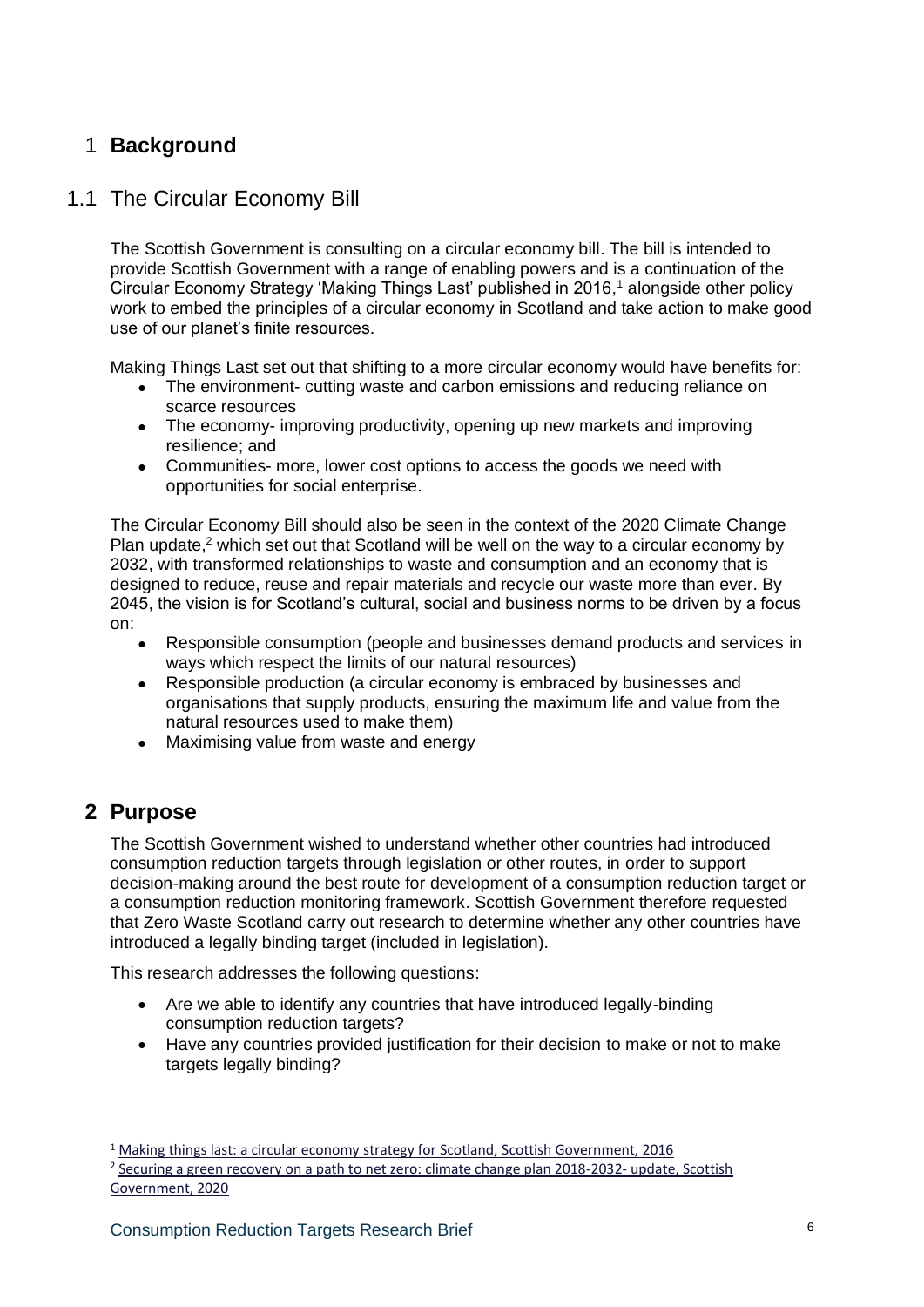• Are other countries' targets intended to be monitorable and measurable, or to provide a high-level direction of travel?

## **3 Methodology**

#### 3.1 Scope

The Scottish government has expressed a desire to continue to align with progress in Europe. In pursuit of this, this research focussed on the nations of Central Europe, Western Europe, Scandanavia, and the regions within these countries with similar levels of economic development. Table 1 contains a list of the countries to be researched.

| <b>Countries</b> |                       |                    |          |
|------------------|-----------------------|--------------------|----------|
| Austria          | France                | Italy              | Portugal |
| <b>Belgium</b>   | Germany               | Luxembourg         | Slovenia |
| <b>Denmark</b>   | Greece                | <b>Netherlands</b> | Spain    |
| Finland          | Ireland               | Poland             | Sweden   |
| Switzerland      | <b>United Kingdom</b> |                    |          |

#### **Table 1. Country List**

## 3.2 Target Criteria and Legal Criteria

To build an understanding of existing commitments, a broad definition of consumption reduction targets was used. However, these targets identified needed to be quantifiable with tangible deadlines to achievement.

We also took the international targets under Sustainable Development Goal 12 into consideration. Sustainable Development Goal 12: Responsible Consumption and Production<sup>3</sup> has two indicators under target 12.2 'By 2030, achieve the sustainable management and efficient use of natural resources'. These are:

12.2.1 Material footprint, material footprint per capita, and material footprint per GDP.

12.2.2 Domestic material consumption, domestic material consumption per capita, and domestic material consumption per GDP.

Of note is also target 12.5 'By 2030, substantially reduce waste generation through prevention, reduction, recycling and reuse' with indicator:

12.5.1 National recycling rate, tons of material recycled.

**Consumption Reduction Targets Research 7 and 7 and 7 and 7 and 7 and 7 and 7 and 7 and 7 and 7 and 7 and 7 and 7 and 7 and 7 and 7 and 7 and 7 and 7 and 7 and 7 and 7 and 7 and 7 and 7 and 7 and 7 and 7 and 7 and 7 and 7** <sup>3</sup> [United Nations Department of Economic and Social Affairs-](https://sdgs.un.org/goals/goal12) Sustainable Development Goal 12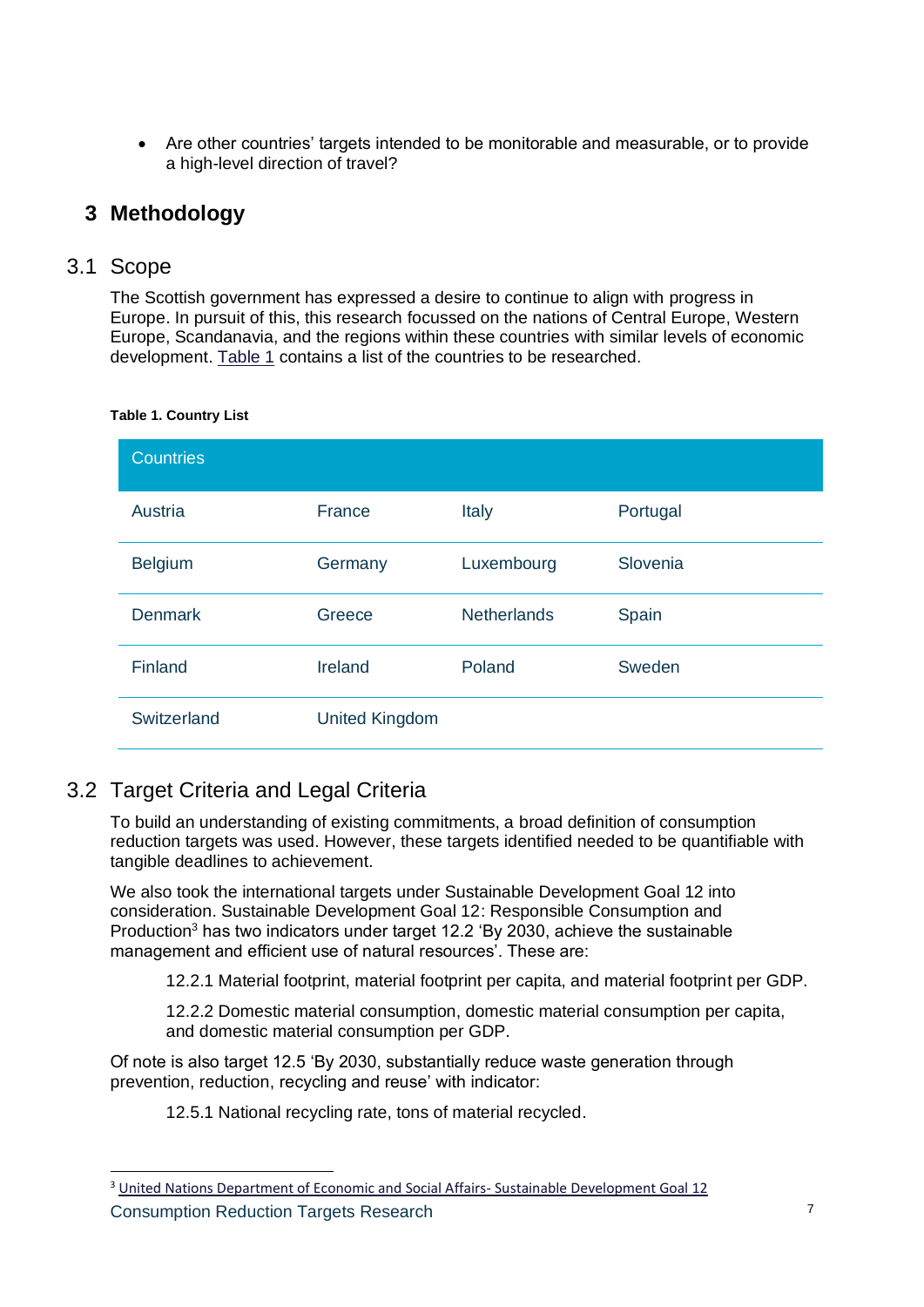To remain in alignment with the SDGs, targets were identified that:

- Reduce the consumption of virgin materials,
- Increase sustainable consumption/green procurement,
- Increase resource productivity,
- Reduce countries' respective circularity gaps.

The reduction in the consumption of virgin materials was considered to be a 'true' consumption reduction target. Sustainable consumption/green procurement are broadly defined under the United Nations SDG 12<sup>4</sup>. To paraphrase, this refers to the procurement and consumption of resources whose extraction does not permanently harm people or the environment. Resource productivity is commonly defined as the amount of raw materials consumed per unit of Gross Domestic Product (GDP). While the recycling rate refers to the percentage of all waste that is recycled, the circularity gap considers both the reuse and recycling of materials as well as the import and export of materials<sup>5</sup>.

Increased resource productivity **does not** necessarily result in reduced resource consumption if consumption of goods and services increases at a faster rate. The same logic applies to recycling rates and measures of the circularity gap. Indicators showing a more efficient use of resources do not necessary result in a country using less resources.

Within this research, for the target to be considered legally binding it would need to be supported by a law, act, or decree.

## **4 Results**

### 4.1 Key Findings

Below is a summary table containing past, present, and expected future consumption reduction targets that met our criteria. The documents making these claims can be found referenced in the key country profiles contained in the Annex.

**Table 2. Target Summary Table. Note: where targets are listed as having a legal status of 'no/unidentified' that means that the target has not been found within a law, act or decree during the course of this research.**

| <b>Country /</b><br>region         | <b>Interventions</b>                                                                                                                                                                                                                                                                                                                                              | <b>Legal Status</b> |
|------------------------------------|-------------------------------------------------------------------------------------------------------------------------------------------------------------------------------------------------------------------------------------------------------------------------------------------------------------------------------------------------------------------|---------------------|
| <b>Austria</b>                     | (Expired) Increase resource efficiency by 50%<br>by 2020.<br>(Expected) Reduce domestic material<br>٠<br>consumption by 25% by 2030.<br>(Expected) Achieve sustainable domestic<br>$\bullet$<br>material consumption of 7 tons per capita per<br>year by 2050.<br>(Expected) Increase resource efficiency in the<br>$\bullet$<br>Austrian economy by 50% by 2030. | No/Unidentified     |
| Belgium:<br><b>Wallonia</b><br>and | Wallonia Region: Increase resource<br>٠<br>productivity by 25% from 2020-2035.                                                                                                                                                                                                                                                                                    | No/Unidentified     |

<sup>4</sup>[United Nations Sustainable Development Goal 12](https://sdgs.un.org/goals/goal12)

<sup>5</sup>[Circularity Gap Report 2021](https://assets.website-files.com/5e185aa4d27bcf348400ed82/61110eaf0216b32a201f4e1b_CGR21_methodology%20-%20CircularityAndClimateChange.pdf)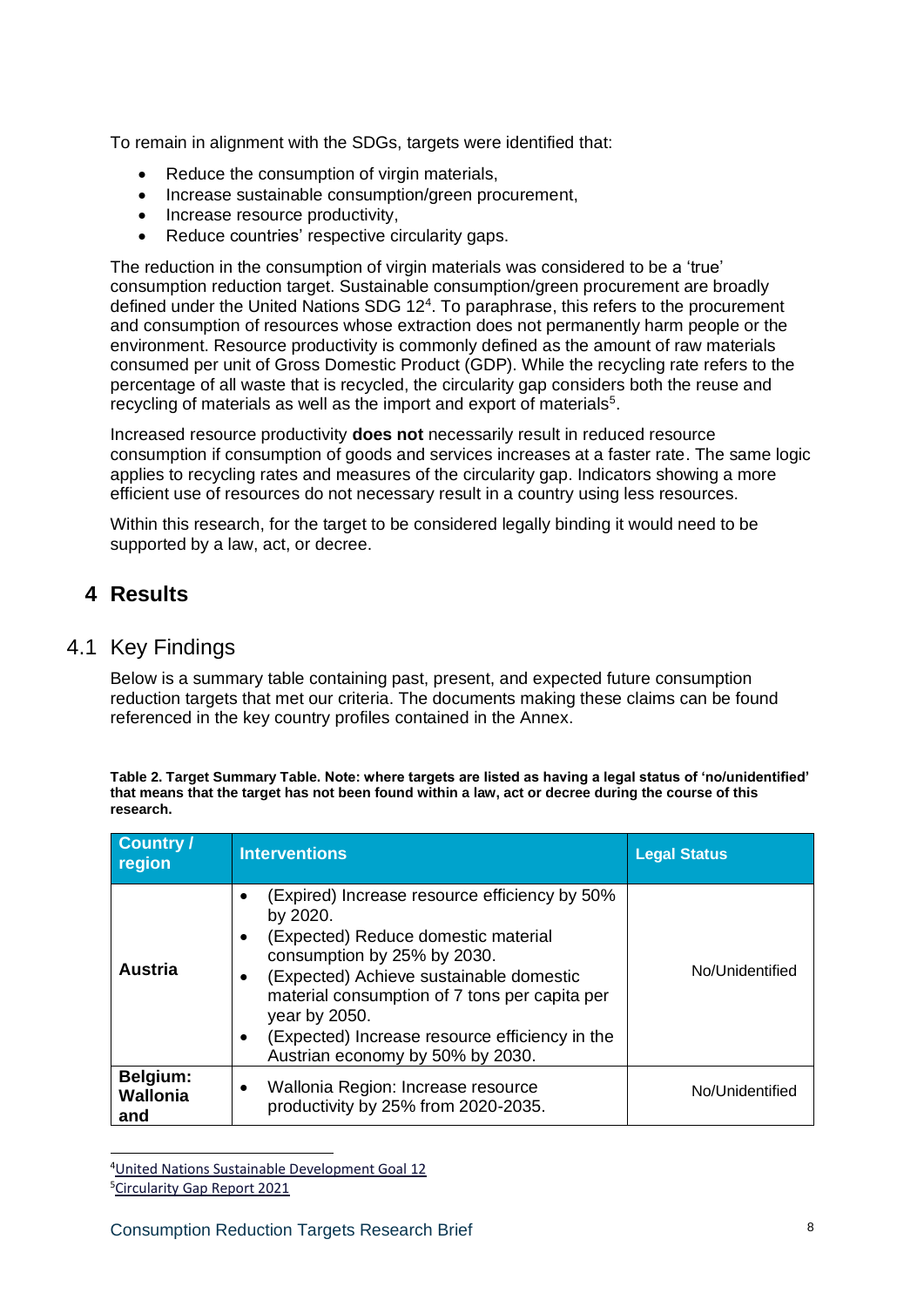| Country /<br>region                                                                          | <b>Interventions</b>                                                                                                                                                                                                                                                                                                                                                                                                                                                                            | <b>Legal Status</b> |
|----------------------------------------------------------------------------------------------|-------------------------------------------------------------------------------------------------------------------------------------------------------------------------------------------------------------------------------------------------------------------------------------------------------------------------------------------------------------------------------------------------------------------------------------------------------------------------------------------------|---------------------|
| <b>Flanders</b><br><b>Regions</b>                                                            | Wallonia Region: Reducing direct material<br>$\bullet$<br>input and domestic material consumption by<br>25% by 2030 (compared to a 2013 baseline).<br>Flanders Region: Reduce their material<br>$\bullet$<br>footprint by 30% by 2030.                                                                                                                                                                                                                                                          |                     |
| <b>Finland</b>                                                                               | Total consumption of primary raw materials in<br>$\bullet$<br>Finland in 2035 will not exceed what it was in<br>2015. Natural resources used to manufacture<br>products for export are not covered by the<br>objective.<br>The productivity of resources will double by<br>$\bullet$<br>2035 from what it was in 2015.<br>The circular material use rate (CMU) will<br>$\bullet$<br>double by 2035. The CMU is the percentage<br>of recycled materials being used out of all<br>materials used. | No/Unidentified     |
| <b>France</b>                                                                                | Increase resource productivity by 30% by<br>$\bullet$<br>2030 with 2010 as the base year.                                                                                                                                                                                                                                                                                                                                                                                                       | No/Unidentified     |
| Germany                                                                                      | (Expired) Double Germany's raw material<br>$\bullet$<br>productivity by 2020 relative to 1994.                                                                                                                                                                                                                                                                                                                                                                                                  | No/Unidentified     |
| <b>Ireland</b>                                                                               | (Expected) Significantly reduce Ireland's<br>$\bullet$<br>circularity gap, in both absolute terms and in<br>comparison, with other EU Member States, so<br>that Ireland's rate is above the EU average by<br>2030.                                                                                                                                                                                                                                                                              | No/Unidentified     |
| <b>Netherlands:</b><br><b>Federal and</b><br>Fryslân &<br><b>Flevoland</b><br><b>Regions</b> | Complete circularity by 2050.<br>$\bullet$<br>Halving the use of primary abiotic raw<br>$\bullet$<br>materials by 2030.<br>(Expired) Fryslân Region: More than 25%<br>$\bullet$<br>circular procurement in 2020.<br>Fryslân Region: 100% circular procurement<br>by 2025.<br>Flevoland Region: 50% circular procurement<br>٠<br>by 2025.<br>Flevoland Region: 100% circular procurement<br>٠<br>by 2030.                                                                                        | No/Unidentified     |
| Portugal                                                                                     | Raise the productivity of materials from $€1.14$<br>$\bullet$<br>of GDP/kg materials consumed in 2013 to<br>€1.17 of GDP/kg materials in 2020 and €1.72<br>of GDP/kg materials in 2030.                                                                                                                                                                                                                                                                                                         | No/Unidentified     |
| <b>Slovenia</b>                                                                              | Reach 3.5 inflation adjusted GDP /kg of<br>$\bullet$<br>material consumed by 2030 compared to their<br>2015 base of 1.79 inflation adjusted GDP /kg<br>of material consumed.                                                                                                                                                                                                                                                                                                                    | No/Unidentified     |
| Spain:<br><b>Federal and</b><br><b>Basque</b><br>Region.                                     | Reduction of the national consumption of<br>$\bullet$<br>materials by 30% by 2030, using 2010 as the<br>reference year.<br>Basque Region: Increase resource<br>productivity by 30% by 2030.                                                                                                                                                                                                                                                                                                     | No/Unidentified     |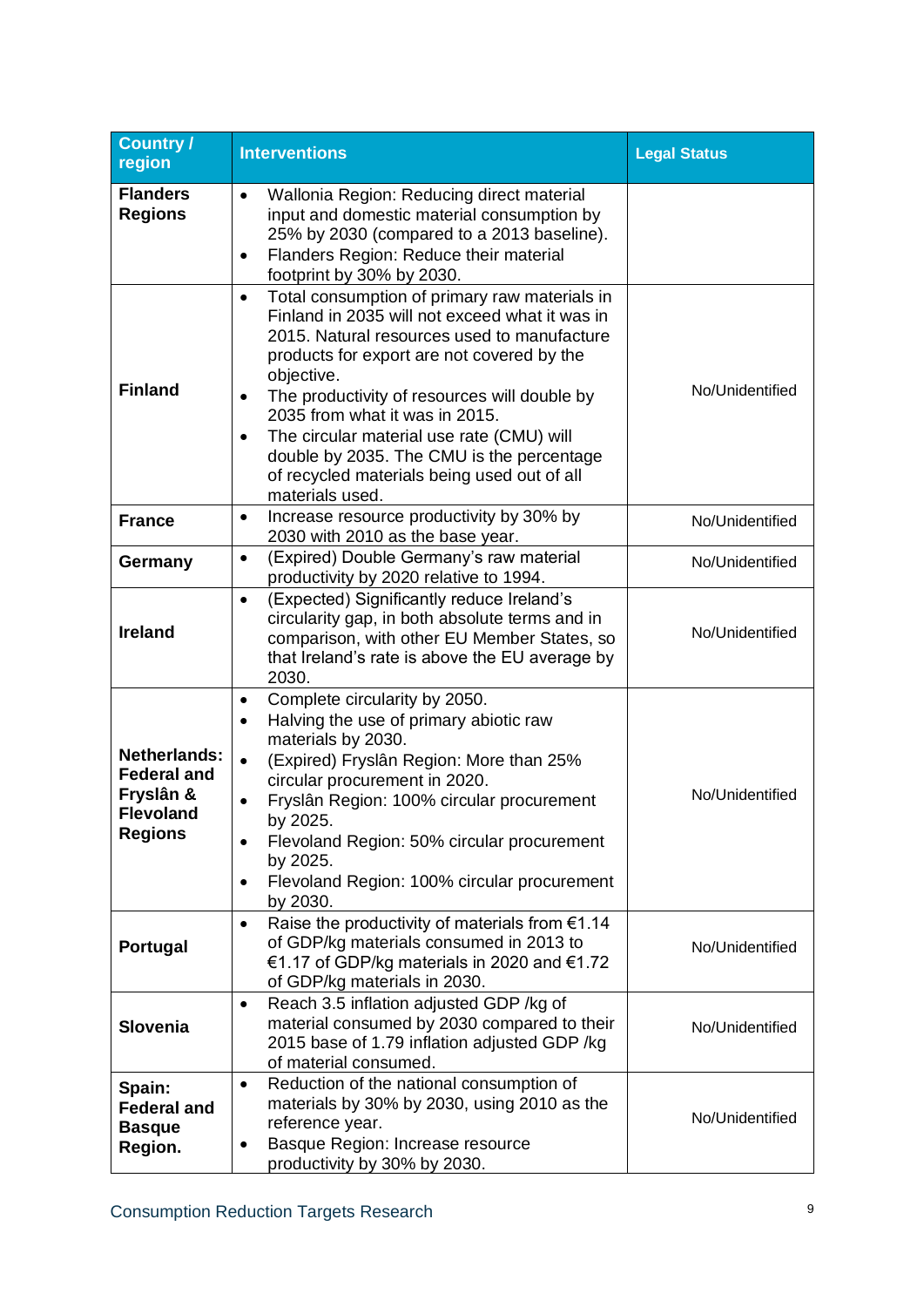| <b>Country /</b><br>region                                      | <b>Interventions</b>                                                                                                                                                                                                                                                                                                                                                                                                                                                                                                                    | <b>Legal Status</b> |
|-----------------------------------------------------------------|-----------------------------------------------------------------------------------------------------------------------------------------------------------------------------------------------------------------------------------------------------------------------------------------------------------------------------------------------------------------------------------------------------------------------------------------------------------------------------------------------------------------------------------------|---------------------|
|                                                                 | Basque Region: Increase the circular material<br>use rate by 30% by 2030.                                                                                                                                                                                                                                                                                                                                                                                                                                                               |                     |
| <b>United</b><br>Kingdom:<br><b>England and</b><br><b>Wales</b> | England: Double resource productivity by<br>٠<br>2050.<br>Wales: achieve 'One Planet Living' within the<br>$\bullet$<br>lifetime of a generation requires a reduction of<br>the impacts of Welsh consumption by<br>approximately two-thirds.<br>Wales: Move towards becoming a zero waste<br>$\bullet$<br>nation, with a focus on eliminating waste.<br>Where waste cannot be eliminated, it must be<br>recycled in "closed loop" systems to achieve<br>70% recycling across all sectors, and diverting<br>waste from landfill by 2025. | No/Unidentified     |

The existence of a consumption reduction target, let alone a legally binding one, is currently extremely rare. Of our sample of 18 countries, only Finland, the Netherlands, Spain, and the Wallonia region of Belgium had consumption reduction targets that would reduce the aggregate amount of material being consumed. Almost every other target identified over the course of this research focused on increasing the productivity of resources or reducing the circularity gap. Proxy targets regarding recycling rates and reductions in sectoral waste were common but were rarely packaged as a framework for addressing consumption reduction itself.

Most of these targets were found in national strategy documents regarding circular economy, waste management, industrial development, resource efficiency, and strategies for achieving the sustainable development goals (SDGs). These documents are usually published by environmental ministries and environmental agencies and go through consultation stages with committees formed by governments. The committees can approve, change, or remove the targets in the final publication. The consumption reduction sections of the documents focused on the decoupling of resource use with economic growth as opposed to the reduction of aggregate material throughput and environmental damage as the goal in itself.

Determining the legal status of the targets contained within Table 2 proved to be extremely challenging. The targets stated in national strategy documents were never directly linked back to previous legislation, acts, or decrees and legislation databases seemed to have difficulty finding references to these strategy documents or translations to commonly used terms (i.e. circular economy, sustainable consumption, etc.).

No consumption reduction targets were found to have legal backing. France's resource productivity target was contained within a law focused on the carbon emissions from energy generation; but the language around it was soft, there were no implementation setps outlined, and the goal was not repeated in successive documents<sup>6</sup>. Other than this, **Finland's targets are supported by a resolution and Spain's has passed many acts which approve of their regional circular economy strategies that contain some targets.** 

### 4.2 European Union

In early 2021 the European Union parliament voted to have the European Commission consider legally binding consumption reduction targets to include in a future update of the EU

<sup>6</sup> [2015 Energy Transition for Green Growth Act](https://www.legifrance.gouv.fr/jorf/id/JORFTEXT000031044385)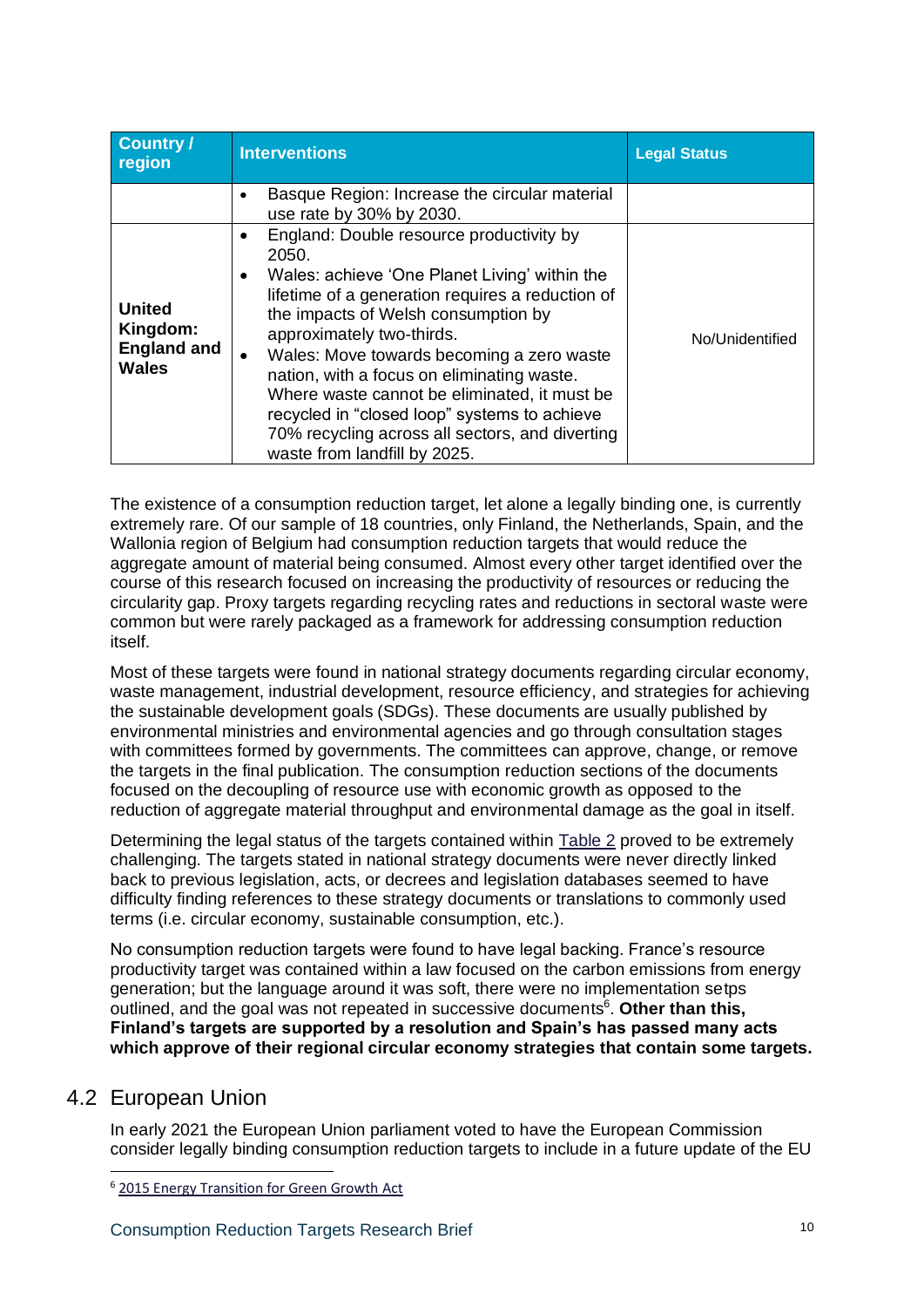Circular Economy Action Plan<sup>7</sup>. As of January 29<sup>th</sup> 2022, there have been no consumption reduction targets added to the plan and no public statements on the ongoing process $8$ .

## **5 Conclusion**

It is clear that it is still currently rare for a country or territory to establish a consumption reduction target, let alone one that is backed by legislation. While clear targets regarding resource productivity and circularity gaps have been announced by many regions, the issue of reducing total material throughput is less commonly addressed. Consumption reduction targets proposed in strategy documents are (as yet) rarely implemented.

Our research has identified several targets focused on improving recycling rates, consumption and footprint per capita, and consumption and footprint per unit of GDP. However, the issues of total material footprint and total domestic material consumption are not generally the subject of legal binding targets.

<sup>7</sup> [European Parliament resolution of 10 February 2021 on the New Circular Economy Action Plan](https://www.europarl.europa.eu/doceo/document/TA-9-2021-0040_EN.pdf)  [\(2020/2077\(INI\)\)](https://www.europarl.europa.eu/doceo/document/TA-9-2021-0040_EN.pdf)

<sup>8</sup> [EU Circular Economy Action Plan Page](https://ec.europa.eu/environment/strategy/circular-economy-action-plan_en#ecl-inpage-877)

Consumption Reduction Targets Research 11 11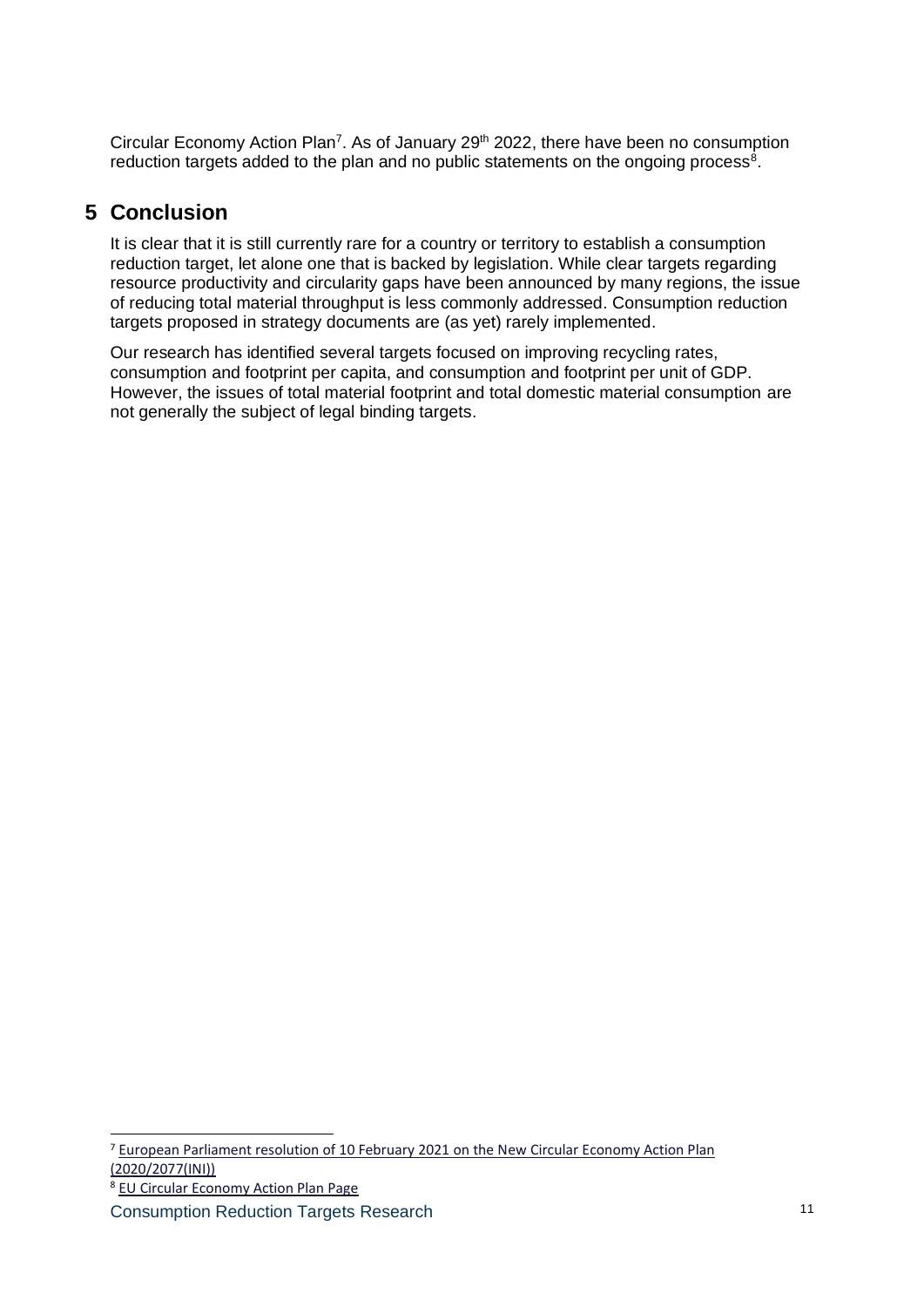## Annex

## **Key Findings Country Profiles**

The sections below contain the profiles of the countries that were found to have consumption reduction targets.

#### **Austria**

#### Summary

**Key Body:** Austrian Federal Ministry for Climate Action, Environment, Energy, Mobility, Innovation, and Technology.

**Key Documents:** Resource Efficiency Action Plan 2012<sup>9</sup>, Reset 2020<sup>10</sup>, Draft for a National Circular Economy Strategy<sup>11</sup>.

#### **Target(s):**

- (Expired) Increase resource efficiency by 50% by 2020.
- (Expected) Reduce domestic material consumption by 25% by 2030.
- (Expected) Achieve sustainable domestic material consumption of 7 tons per capita per year by 2050.
- (Expected) Increase resource efficiency in the Austrian economy by 50% by 2030.

#### Legal Status: No/Unidentified<sup>12</sup>

As of January 2022, Austria has no legislation that contains consumption reduction targets that meet the criteria defined within this report. However, it is stated here because Austria has had targets in the past and targets that could soon be stated in upcoming national strategy documents.

In 2012 Austria released their Resource Efficiency Action Plan (REAP) which contained a headline target to increase resource efficiency by at least 50% by the year 2020 (DMC/GDP). Building on this framework will be Reset 2020. Reset 2020 is an ongoing effort to create new circular economy initiatives and implement existing European strategies and initiatives. Part of this initiative will be the new Austrian National Circular Economy Strategy, which has been released after stakeholder consultation. In the most recent draft of this strategy there are three consumption reduction targets of note.

Goal 1: Reduction of domestic resource consumption.

- Reduce domestic material consumption by 25% by 2030.
- Achieve sustainable domestic material consumption of 7 tons per capita per year by 2050.

Goal 2: Increase the resource efficiency of Austrian business.

• Increase resource efficiency in the Austrian economy by 50% by 2030.

The Reset 2020 strategy document also contains other consumption reduction targets concerning specific materials and sectors.

<sup>9</sup> [Austrian Resource Efficiency Action Plan \(REAP\) 2012](https://www.bmk.gv.at/themen/klima_umwelt/nachhaltigkeit/ressourceneffizienz/publikationen/aktionsplan_ressourceneffizienz.html)

<sup>10</sup> [Austria Reset 2020](https://www.bmk.gv.at/en/topics/climate-environment/sustainable-development/reset.html)

<sup>11</sup> [Austrian National Circular Economy Strategy in consultation](https://www.bmk.gv.at/themen/klima_umwelt/abfall/Kreislaufwirtschaft/strategie.html)

<sup>12</sup> [Austrian Legislation Database](https://www.ris.bka.gv.at/defaultEn.aspx)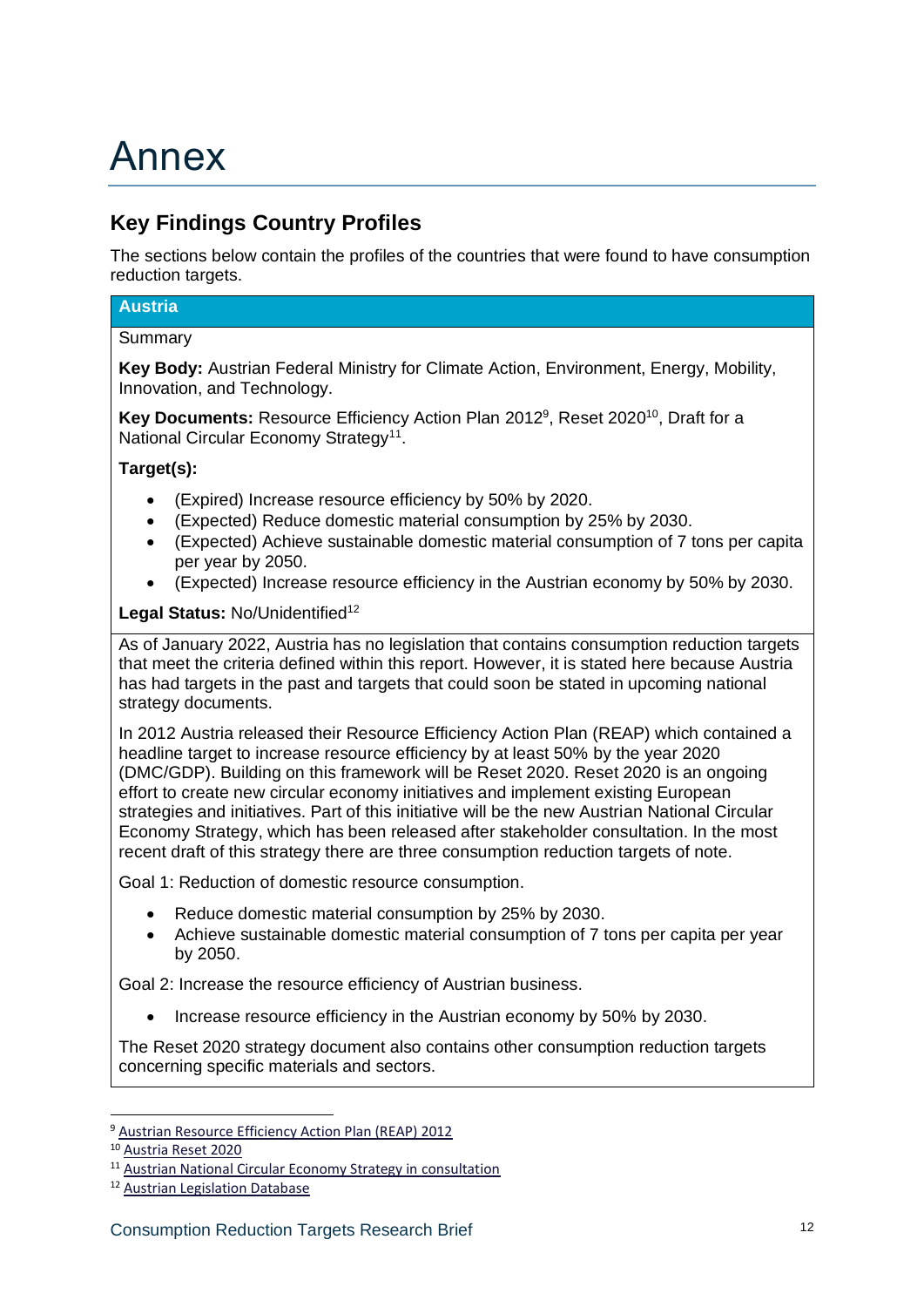#### **Belgium**

#### Summary

**Key Body:** Regional Governments.

**Key Documents:** Brussels, Circular Economy Program<sup>13</sup>; Wallonia, Circular Wallonia Plan<sup>14</sup>; Flanders, 2020-2030 Circular Economy Roadmap<sup>15</sup>.

#### **Target(s):**

- Wallonia Region: Increase resource productivity by 25% from 2020-2035.
- Wallonia Region: Reducing direct material input and domestic material consumption by 25% by 2030 (compared to a 2013 baseline).
- Flanders Region: Reduce their material footprint by 30% by 2030.

Legal Status: No/Unidentified<sup>16</sup>

Belgium devolves responsibility for creation of consumption reduction and circular economy plans down to the regional level. There are three main regions: Brussels, Flanders, and Wallonia.

In 2016 the Brussels government adopted their regional Circular Economy Program (PREC) which was updated in 2019. No consumption reduction targets were included. Of note is also the 5<sup>th</sup> update of their Resource and Waste Management Plan (2018-2023) which also did not contain targets<sup>17</sup>.

In February 2021 the region of Wallonia adopted the Circular Wallonia Plan. This plan includes targets to:

- Increase resource productivity by 25% from 2020-2035 and,
- Reduce direct material input and domestic material consumption by 25% by 2030 (compared to a 2013 baseline)<sup>18</sup>.

While this second target meets the definition of a consumption reduction target a repetition or reinforcement of this target in any Wallonian legislation<sup>19</sup> could not be identified.

Also notable is that the region of Flanders has given itself a target to reduce their material footprint by 30% by 2030 and completely decouple economic growth from resource use as part of their 2020-2030 Circular Economy Roadmap.

<sup>13</sup> [Brussels Circular Economy Program \(PREC\)](https://environnement.brussels/thematiques/transition-de-leconomie/be-circular-programme-regional-deconomie-circulaire)

<sup>14</sup> [Circular Wallonia Plan \(2017\)](https://circulareconomy.europa.eu/platform/en/strategies/circular-wallonia)

<sup>15</sup> [Flanders Circular Economy Roadmap](https://beslissingenvlaamseregering.vlaanderen.be/document-view/5F073D89FA87E000080006EF)

<sup>&</sup>lt;sup>16</sup> [Belgium Legislation Database,](https://www.belgielex.be/en/legislation) [Wallonia Legislation Database,](http://environnement.wallonie.be/) [Flanders Legislation Database](https://www.vlaamsparlement.be/nl/parlementaire-documenten)

<sup>17</sup> [Brussels Resource and Waste Management Plan \(2018-2023\)](https://environnement.brussels/thematiques/dechets-ressources/action-de-la-region/plan-de-gestion-des-ressources-et-dechets)

<sup>18</sup> [Circular Wallonia Strategy \(2021\)](https://circulareconomy.europa.eu/platform/sites/default/files/resume_de_la_politique_wallonne_en_v1_1.pdf)

<sup>19</sup> [Wallonian Legislative Database](http://environnement.wallonie.be/)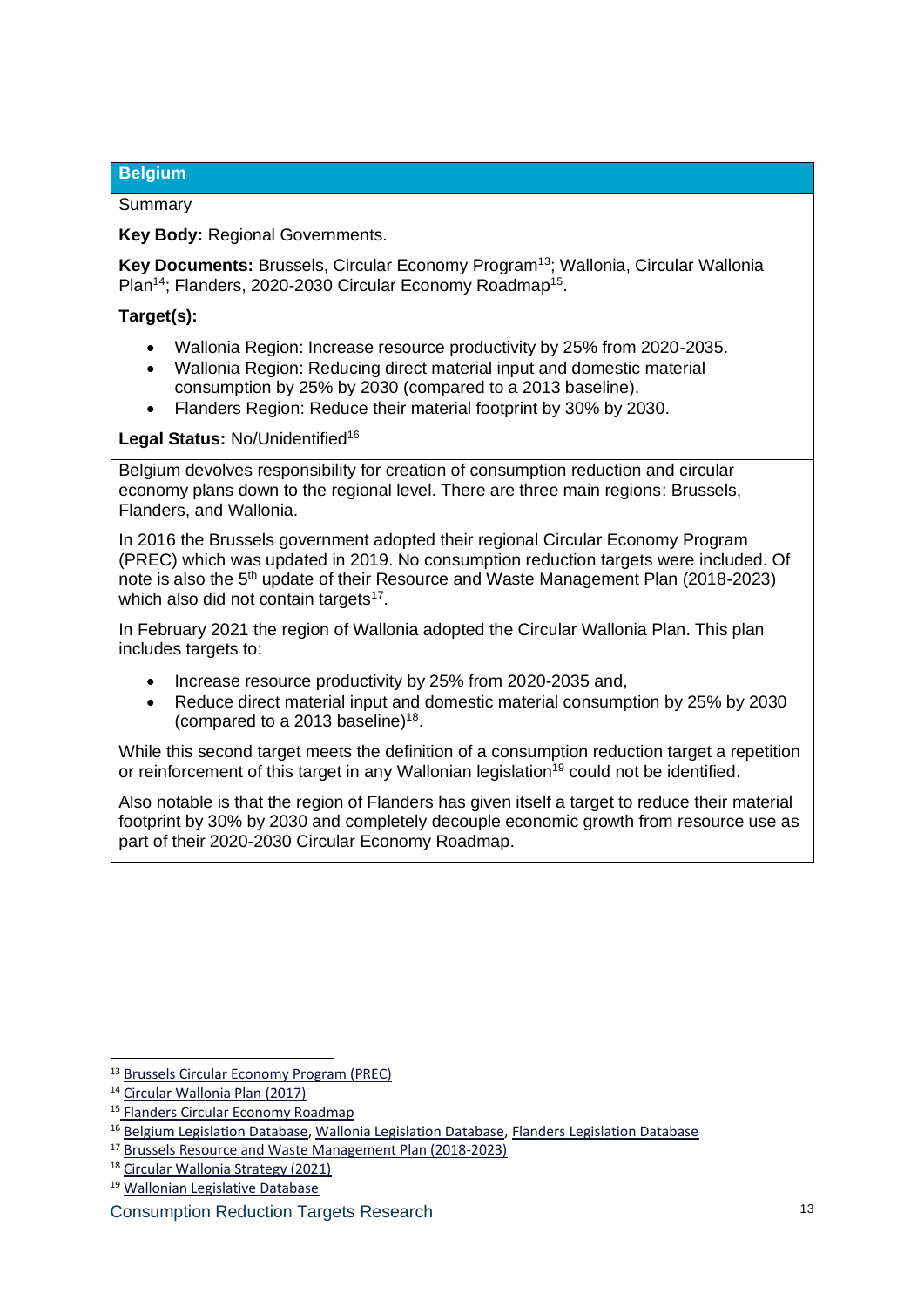#### **Finland**

**Summary** 

**Key Body:** Finnish Ministry for the Environment

Key Documents: Strategic Programme to Promote a Circular Economy<sup>20</sup>.

**Target(s):**

- Total consumption of primary raw materials in Finland in 2035 will not exceed what it was in 2015. Natural resources used to manufacture products for export are not covered by the target.
- The productivity of resources will double by 2035 from what it was in 2015.
- The circular material use rate (CMU) will double by 2035. The CMU is the percentage of recycled materials being used out of all materials used.

#### Legal Status: No/Unidentified<sup>21</sup>

Finland's Strategic Programme to Promote a Circular Economy 2021 has three consumption reduction targets:

1. "The consumption of non-renewable natural resources will decrease and the sustainable use of renewable natural resources may increase to the extent that the total consumption of primary raw materials in Finland in 2035 will not exceed what it was in 2015. Natural resources used to manufacture products for export are not covered by the objective\*.

(\*The objective takes into account Finland's total consumption that includes the imported products needed to run people's everyday lives and infrastructure and the consumption of domestic raw materials. Finland's total consumption includes raw material consumption in countries where the products are manufactured minus the raw materials used to manufacture Finnish products for export. The total consumption is shown by the Raw Material Consumption (RMC) indicator calculated by using the ENVIMAT tool developed by the University of Oulu and Finnish Environment Institute.)"

- 2. "The productivity of resources will double by 2035 from what it was in 2015."
- 3. "The circular material use rate (CMU) will double by 2035.".

Target one meets the strictest definition of a consumption reduction target (as has been defined in this report), and is supported by a government resolution (April 8<sup>th</sup> 2021) on the circular economy strategy which repeats and reaffirms these goals $22$ . A search of the Finnish legislation database did not yield any additional results; meaning that this target also does not appear to be legally binding.

Also notable is that the region of Päijät-Häme has produced a circular economy roadmap; however, it does not contain any qualifiable consumption reduction targets $^{23}$ .

<sup>&</sup>lt;sup>20</sup> [Finland Strategic Programme for a Circular Economy \(2021\)](https://ym.fi/en/strategic-programme-to-promote-a-circular-economy#:~:text=The%20programme,of%20circular%20economy%20by%202035.&text=The%20transition%20into%20a%20circular,carbon%20neutrality%20target%20by%202035.)

<sup>21</sup> [Finland Legislation Database](https://www.finlex.fi/en/laki/kaannokset/)

<sup>&</sup>lt;sup>22</sup> [Finland Government Resolution on the Strategic Programme for the Circular Economy \(2021\)](https://ym.fi/documents/1410903/42733297/Government+resolution+on+the+Strategic+Programme+for+Circular+Economy+8.4.2021.pdf/309aa929-a36f-d565-99f8-fa565050e22e/Government+resolution+on+the+Strategic+Programme+for+Circular+Economy+8.4.2021.pdf?t=1619432219261)

<sup>23</sup> [Päijät-Häme Circular Economy Roadmap](https://paijat-hame.fi/en/smart-specialisation-and-innovation-environments/circular-economy/)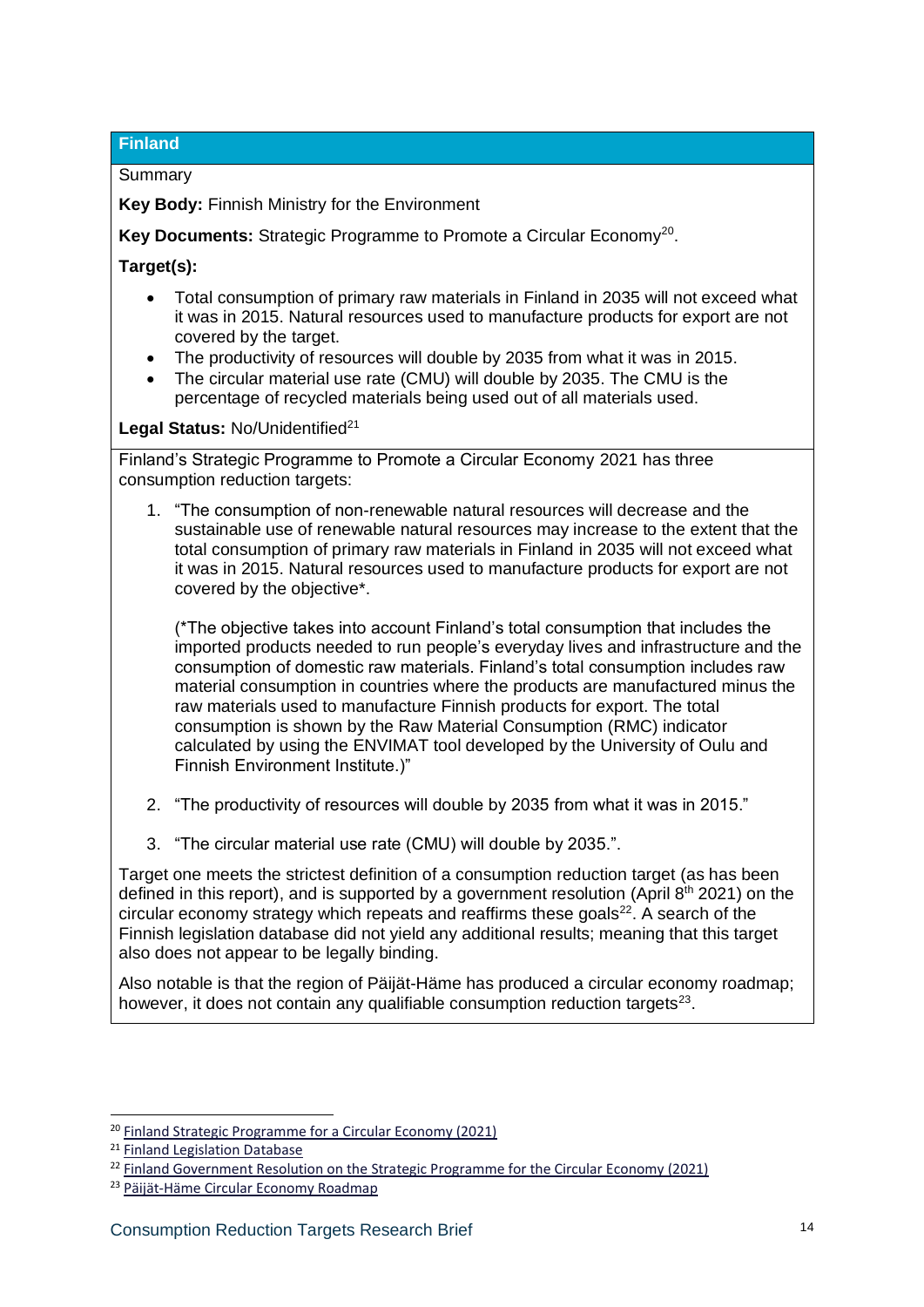#### **France**

#### **Summary**

**Key Body:** Ministry for the Ecological Transition

**Key Documents:** 2021 Anti-Waste Law for a Circular Economy<sup>24</sup>, 2015 Energy Transition for Green Growth Act<sup>25</sup>.

**Target(s):** Increase resource productivity by 30% by 2030 with 2010 as the base year.

Legal Status: No/Unidentified<sup>26</sup>

The August 2015 Law, Energy Transition for Green Growth Act sets the target of increasing resource productivity by 30% by 2030 with 2010 as the base year. Despite this target being contained within the text of the law, it does not seem to be legally binding.

We have come to this conclusion fo a few reasons. First, the language around the target is soft, avoiding commonly used terms like 'obligation' or 'interdiction' (mandatory / forbidden) which are often applied to other legally bound targets. Furthermore, there are no implementation steps or deadlines deliniated within the document, as is common with other legally bound targets. The primary theme of the law itself is the carbon emissions resulting from energy generation, so the focus of the law isn't on waste and resource productivity. And finally, this target is not often cited in successive legislation and strategies. For example, the 2021 Anti-Waste Law for a Circular Economy.

While this anti-waste law establishes a wide variety of sectoral recycling and waste prevention targets and initiatives, it contains no consumption reduction targets and neither reaffirms nor provides an update to France's progress on the resource productivity target. The resource productivity target seems to be the only economy-wide consumption reduction target in all of their legislation regarding responsible consumption and production<sup>27</sup>.

<sup>24</sup> [French Anit-Waste Law for a Circular Economy \(2021\)](https://www.ecologie.gouv.fr/loi-anti-gaspillage-economie-circulaire-0)

<sup>25</sup> [August 2015 Law, Energy Transition for Green Growth Act](https://www.legifrance.gouv.fr/jorf/id/JORFTEXT000031044385)

<sup>&</sup>lt;sup>26</sup> [French Legislation Database](https://www.legifrance.gouv.fr/)

<sup>&</sup>lt;sup>27</sup> [French Resource Productivity Strategies, Programs, and Legislation](https://www.ecologie.gouv.fr/productivite-des-ressources)

Consumption Reduction Targets Research 15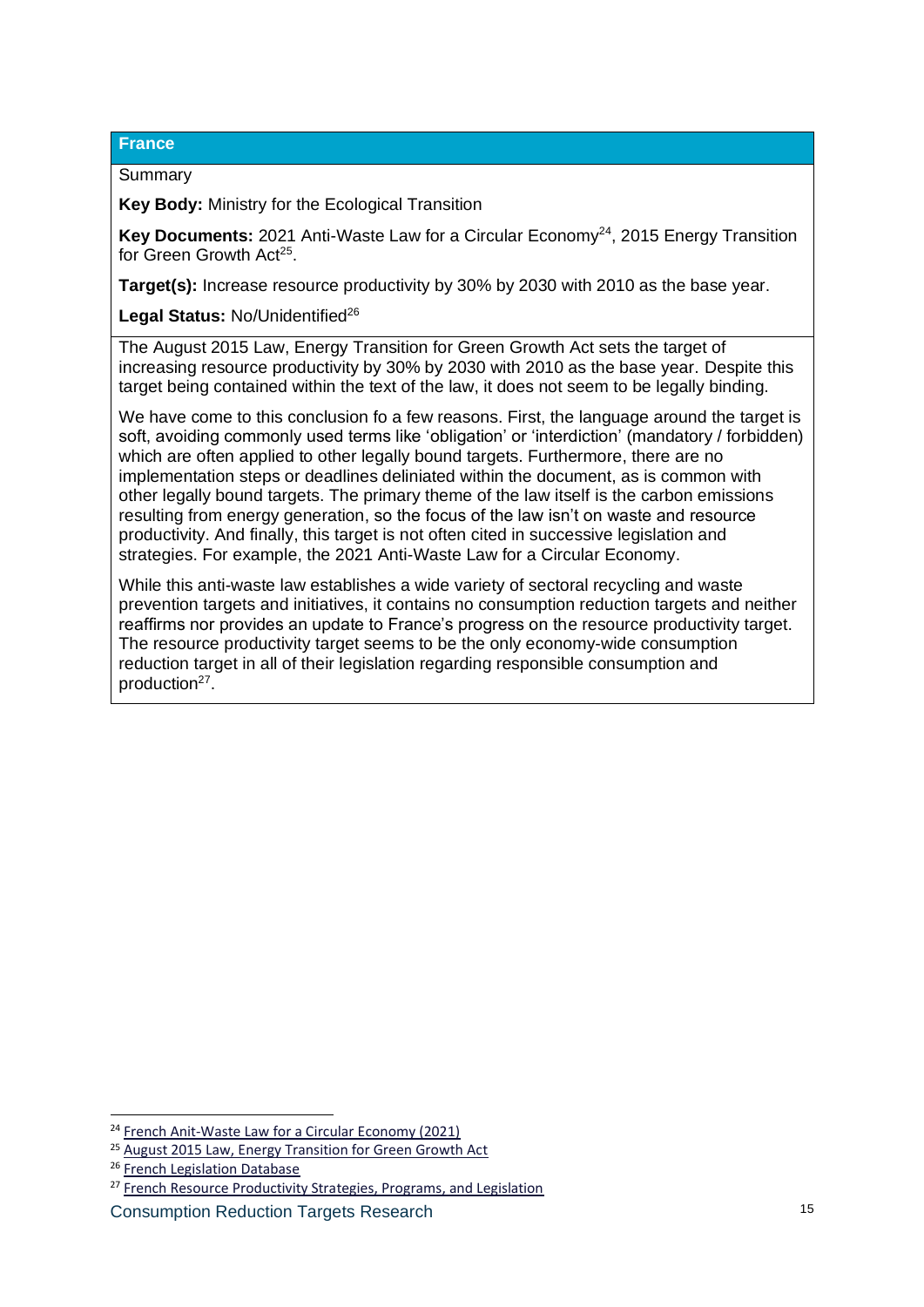#### **Germany**

#### Summary

**Key Body:** German Federal Government

**Key Documents:** National Sustainable Development Strategy (2002, 2004, 2008, 2012, 2016) 28 .

**Target(s):** (Expired) Double Germany's raw material productivity by 2020 relative to 1994.

Legal Status: No/Unidentified<sup>29</sup>

The German National Sustainable Development Strategy was passed in 2002 and, after 2004, has received updates every four years. The strategy is published for the specific purpose of tracking Germany's progress in reaching the United Nations' Sustainable Development Goals. While the latest 2016 update of this strategy does not contain any consumption reduction targets meeting the criteria defined in this report, the original 2002 version of the strategy did.

Originally, there was a commitment to double Germany's raw material productivity by 2020 relative to 1994<sup>30</sup> (RMI/GDP).

Successive legislation including the 2020 Progres III legislation (which is themed specifically around material resource efficiency specifically) do not contain any consumption reduction targets<sup>31</sup>. Germany's 2021 update to their Circular Economy Roadmap also did not contain consumption reduction targets<sup>32</sup>.

<sup>28</sup> [German National Sustainable Development Strategy \(2017\)](https://www.bundesregierung.de/breg-en/issues/sustainability/germany-s-national-sustainable-development-strategy-276504)

<sup>29</sup> [German Legislation Database](https://www.gesetze-im-internet.de/index.html)

<sup>&</sup>lt;sup>30</sup> [European Environment Agency Resource efficiency and Circular Economy in Europe-](https://www.eionet.europa.eu/etcs/etc-wmge/products/b-country-profile-germany_finalised.pdf) Germany (2018)

<sup>31</sup> [German Resource Efficiency Programme Progress III \(2020\)](https://www.bmuv.de/en/download/the-german-resource-efficiency-programme-iii)

<sup>32</sup> [German Circular Economy Roadmap \(2021\)](https://www.circular-economy-initiative.de/english#:~:text=The%20concept%20of%20a%20Circular,economic%20activities%20from%20environmental%20damage.&text=The%20Circular%20Economy%20Initiative%20Deutschland,Circular%20Economy%20Roadmap%20for%20Germany.)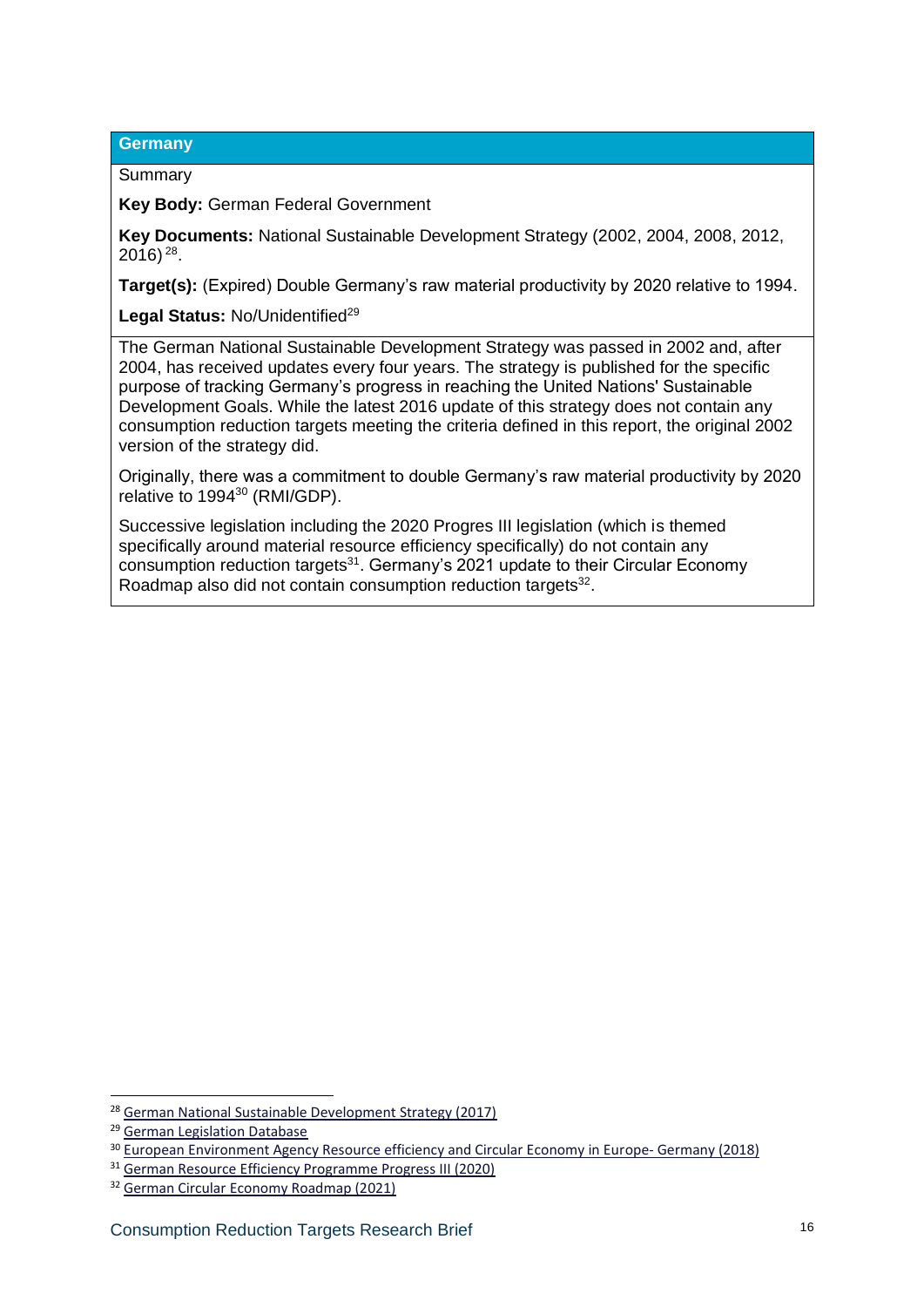#### **Ireland**

#### Summary

**Key Body:** Department of the Environment, Climate and Communications; Irish Environmental Protection Agency

**Key Documents: Circular Economy Bill<sup>33</sup>; Whole of Government Circular Economy** Strategy 2022-2023<sup>34</sup>.

**Target(s):** (Expected) Significantly reduce Ireland's circularity gap, in both absolute terms and in comparison, with other EU Member States, so that Ireland's rate is above the EU average by 2030.

Legal Status: No/Unidentified<sup>35</sup>

In December 2021 the Irish government launched its first circular economy strategy document- the Whole of Government Circular Economy Strategy 2022 – 2023 'Living More, Using Less'. This was done in tandem with the Environmental Protection Agency's launch of their New Circular Economy Programme that will build off previous Waste Prevention Programmes. All of this was done in late 2021 in preparation for a forthcoming circular economy bill that is expected to contain these goals and proposals.

Objective #2 of the Government's Circular Economy Strategy 2022 – 2023 is "To support and implement measures that significantly reduce Ireland's circularity gap, in both absolute terms and in comparison, with other EU Member States, so that Ireland's rate is above the EU average by 2030; such measures to address facets of sustainable production and consumption most impactful in an Irish context."<sup>36</sup> .

The Joint Oireachtas Committee on Environment and Climate Action began scrutinising the bill in October 2021 and the bill is currently expected to be released in early 2022. The committee provided a report on their progress concurrently with the release of the aforementioned documents. The committee report repeatedly recommends implementing more and stricter targets, so there may be further consumption reduction targets implemented in the future.

<sup>&</sup>lt;sup>33</sup> Irish Government Joint Committee on Environment & Climate Action Report on the Pre-Legislative Scrutiny of [the Circular Economy Bill \(2021\)](https://data.oireachtas.ie/ie/oireachtas/committee/dail/33/joint_committee_on_environment_and_climate_action/reports/2021/2021-12-16_report-on-the-pre-legislative-scrutiny-of-the-circular-economy-bill-2021_en.pdf)

<sup>34</sup> [Irish Circular Economy Strategy \(2021\)](https://www.gov.ie/en/press-release/16a69-government-launches-irelands-first-whole-of-government-circular-economy-strategy/)

<sup>&</sup>lt;sup>35</sup> [Irish Legislation Database](https://www.irishstatutebook.ie/)

<sup>36</sup> [Irish Government Circular Economy Strategy](https://www.gov.ie/en/publication/b542d-whole-of-government-circular-economy-strategy-2022-2023-living-more-using-less/) Document (2022-2023)

Consumption Reduction Targets Research 17 17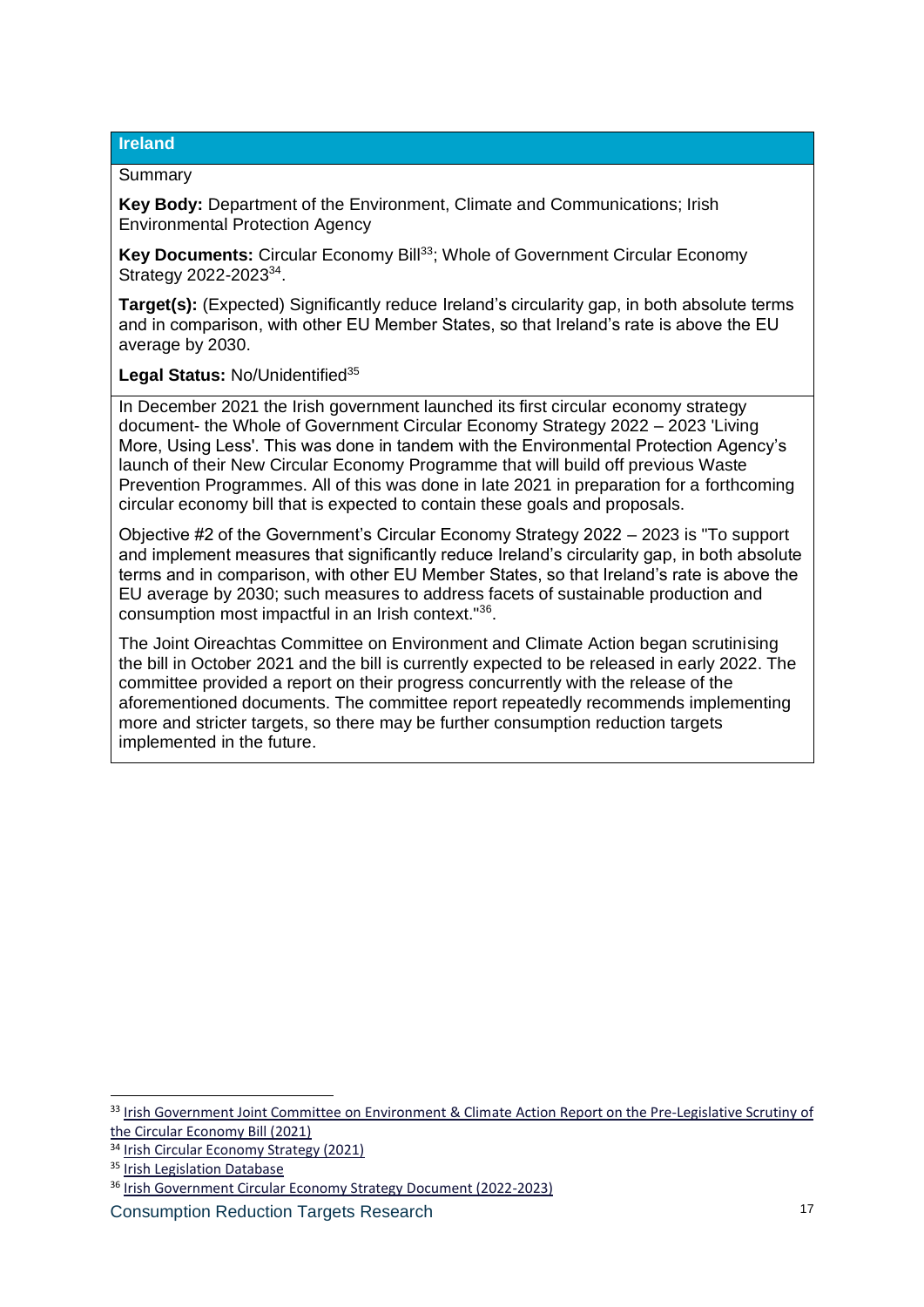**Netherlands**

#### **Summary**

**Key Body:** Netherlands Planning Office for the Living Environment

**Key Documents:** 2030 Circular Economy Target: Operationalisation, Concretisation and Reflection<sup>37</sup>; Fryslân 'Transitie Doe Agenda' (2020)<sup>38</sup>; Flevoland Inspiratie voor gemeenten: op weg naar een circulaire economiet<sup>39</sup>.

#### **Target(s):**

- Complete circularity by 2050.
- Halving the use of primary abiotic raw materials by 2030.
- (Expired) Fryslân Region: More than 25% circular procurement in 2020.
- Fryslân Region: 100% circular procurement by 2025.
- Flevoland Region: 50% circular procurement by 2025.
- Flevoland Region: 100% circular procurement by 2030.

#### Legal Status: No/Unidentified<sup>40</sup>

In 2016 the Netherlands launched a government-wide program for a Circular Dutch Economy by 2050. The headline goal was for the Netherlands to be completely circular by 2050, with an intermediary target of halving the use of primary abiotic raw materials by 2030 (e.g. minerals, metals, fossil raw materials)<sup>41</sup>. This goal of halving the use of primary abiotic raw materials meets the definition (within this report) of a consumption reduction target in absolute terms. This target is not contained within any laws, ministerial regulations, or royal decrees on the Dutch legislation database.

Following this program was the 2017 Raw Materials Agreement<sup>42</sup>; the 2018 five sectoral transition agendas<sup>43</sup>; and in 2019<sup>44</sup>, 2020<sup>45</sup>, and 2021<sup>46</sup> implementation programmes for the period from 2019-2023. While each of these documents repeated and reinforced the original consumption reduction targets, we did not identify any additional targets meeting the criteria used in this report.

The regional governments of the Netherlands have each developed their own circular economy targets and strategies. Of note is the target set by the Fryslân regional government "to achieve more than 25% circular procurement in 2020 and achieve 100% circular procurement by 2025" (this goal was transferred from a 2019 document) and the target set by the Flevoland regional government to achieve 50% circular procurement by 2025 and 100% circular procurement by 2030.

Circular procurement is broadly defined by the Dutch to be the consumption of products and materials consisting of reused and recycled materials. Neither of the regional targets are represented in legislation within the Dutch legislation database.

<sup>37</sup> [Netherlands 2030 Circular Economy Policy Brief \(2019\)](https://www.pbl.nl/publicaties/doelstelling-circulaire-economie-2030)

<sup>38</sup> [Fryslân Circular Economy Strategy \(2020\)](https://circulairfriesland.frl/app/uploads/2019/07/Metabolic_TRANSITIE-DOE-AGENDA-BIOMASSA_v03_SL.pdf)

<sup>39</sup> [Flevoland Circular Economy Strategy \(2021\)](https://nmfflevoland.nl/wp-content/uploads/sites/19/2021/04/210527_Inspiratie-voor-gemeenten-op-weg-naar-een-circulaire-economie.pdf)

<sup>40</sup> [Netherlands Legislation Database](https://wetten.overheid.nl/zoeken)

<sup>41</sup> [Netherlands Government Programme for a Circular Economy \(2016\)](https://www.government.nl/documents/policy-notes/2016/09/14/a-circular-economy-in-the-netherlands-by-2050)

<sup>42</sup> [Netherlands National Agreement on the Circular Economy \(2017\)](https://www.government.nl/documents/discussion-documents/2017/01/24/national-agreement-on-the-circular-economy)

<sup>43</sup> [Netherland Circular Economy Transition Agendas](https://www.government.nl/topics/circular-economy/accelerating-the-transition-to-a-circular-economy)

<sup>44</sup> [Netherlands 2030 Circular Economy Policy Brief \(2019\)](https://www.pbl.nl/publicaties/doelstelling-circulaire-economie-2030)

<sup>45</sup> [Netherlands Circular Economy Implementation Program \(2020-2030\)](https://www.rijksoverheid.nl/documenten/rapporten/2020/09/25/uitvoeringsprogramma-2020-2023)

<sup>46</sup> [Letter to parliament about updating the Circular Economy Implementation Program \(2021-2023\)](https://www.rijksoverheid.nl/documenten/kamerstukken/2021/10/18/aanbieding-uitvoeringsprogramma-circulaire-economie-2021-2023)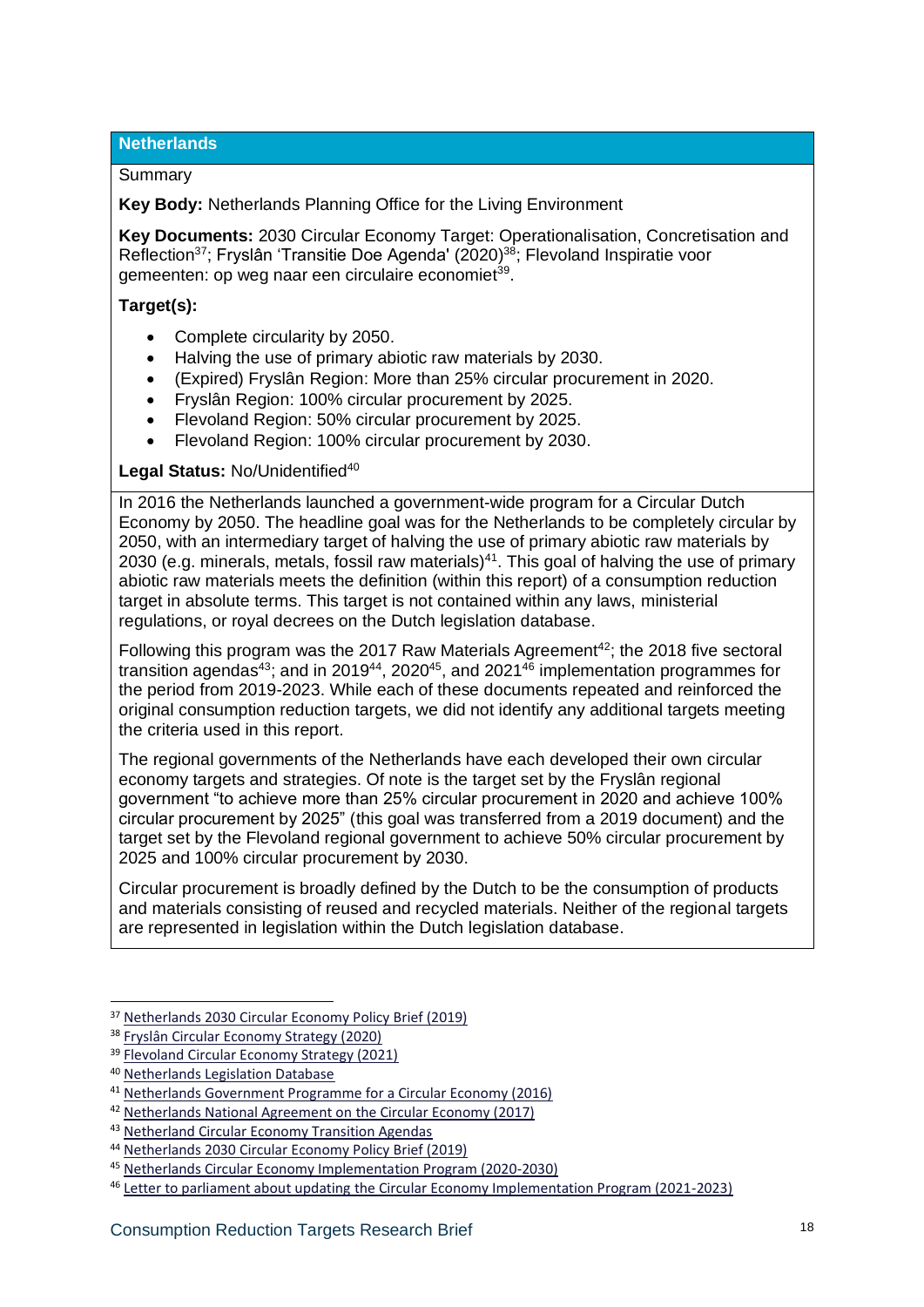#### **Portugal**

#### Summary

**Key Body:** Portuguese Ministry for the Environment

**Key Documents:** Leading the transition: A circular economy action plan for Portugal (2017)<sup>47</sup>; Resolution of the Council of Ministers No. 190-A/2017<sup>48</sup>; Green Growth Commitment (2015)<sup>49</sup>.

**Target(s):** Raise the productivity of materials from €1.14 of GDP/kg materials consumed in 2013 to €1.17 of GDP/kg materials in 2020 and €1.72 of GDP/kg materials in 2030.

#### Legal Status: No/Unidentified<sup>50</sup>

In 2017 the Portuguese government passed resolution No. 190-A/2017 to approve the national circular economy strategy "Leading the transition: A circular economy action plan for Portugal". While the action plan repeats the goal of increasing resource productivity made in the 2015 Green Growth Commitment, the document explicitly states that these are not official targets and official targets will be defined at some later date. There is no legislation regarding the approval of the Environmental Ministry's 2015 Green Growth Commitment in Portugal's Legislation database so the 'commitment' does not appear to be legally binding. Regardless, the target was to raise the productivity of materials from €1.14 of GDP/kg materials consumed in 2013 to €1.17 of GDP/kg materials in 2020 and €1.72 of GDP/kg materials in 2030.

<sup>47</sup> [Leading the transition: A circular economy action plan for Portugal \(2017\)](https://circulareconomy.europa.eu/platform/sites/default/files/strategy_-_portuguese_action_plan_paec_en_version_3.pdf)

<sup>48</sup> Portuguese Resolução do [Conselho de Ministros n.º 190-A/2017](https://dre.pt/dre/detalhe/resolucao-conselho-ministros/190-a-2017-114337039)

<sup>49</sup> [Green Growth Commitment \(2015\)](https://www.crescimentoverde.gov.pt/wp-content/uploads/2014/10/CrescimentoVerde_ing_v_pq_bx.pdf)

<sup>50</sup> [Portugal Legislation Database](https://dre.pt/dre/home)

Consumption Reduction Targets Research 19 and 19 and 19 and 19 and 19 and 19 and 19 and 19 and 19 and 19 and 19 and 19 and 19 and 19 and 19 and 19 and 19 and 19 and 19 and 19 and 19 and 19 and 19 and 19 and 19 and 19 and 1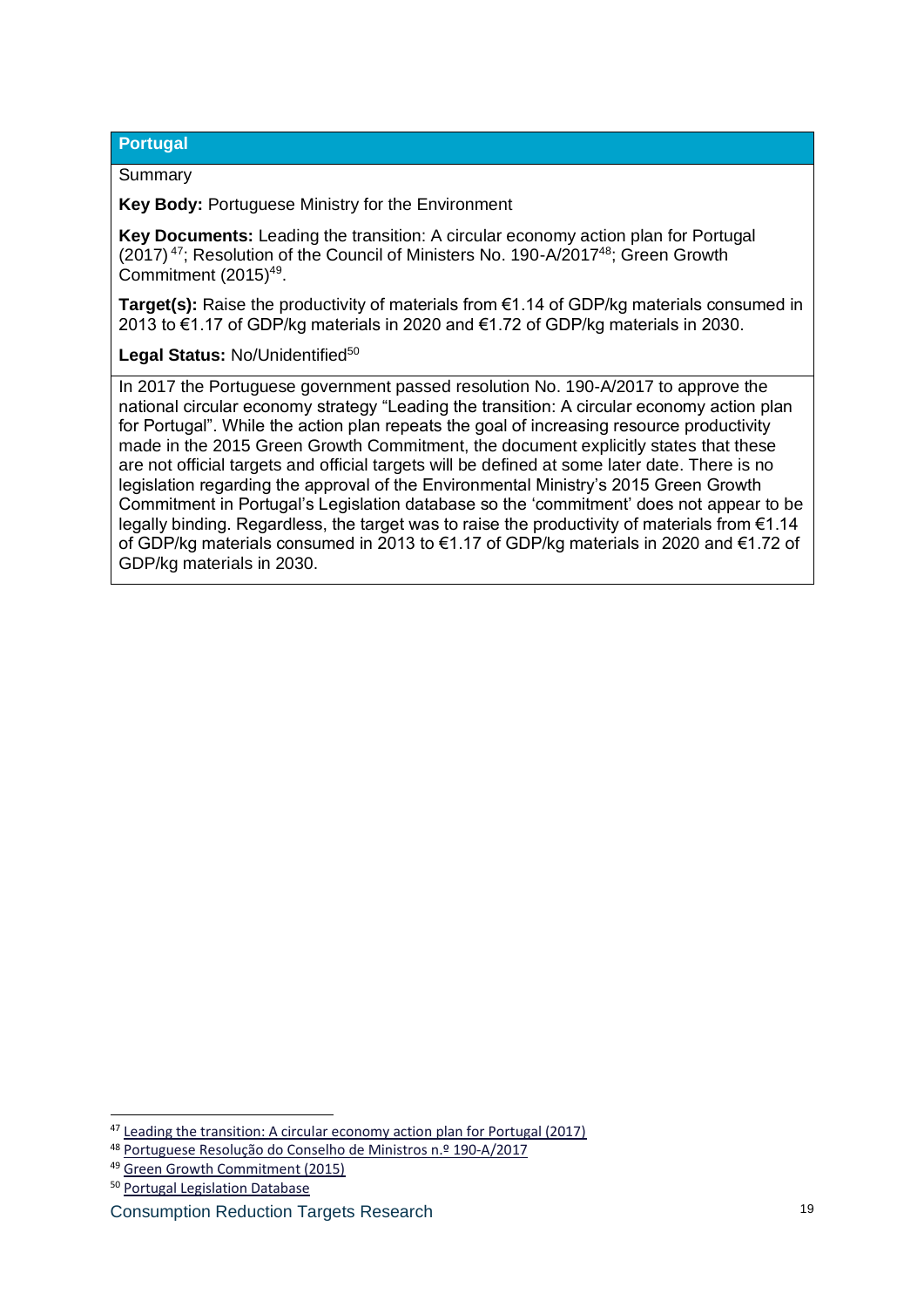#### **Slovenia**

#### Summary

**Key Body:** Slovenia Ministry of Environment and Spatial Planning

**Key Documents:** Roadmap Towards the Circular Economy in Slovenia (2018)<sup>51</sup>; Resolution on the National Environmental Action Programme 2020–2030 (ReNPVO20-30)  $(2020)$ <sup>52</sup>.

**Target(s):** Reach 3.5 inflation adjusted GDP/kg of material consumed by 2030 compared to their 2015 base of 1.79 inflation adjusted GDP /kg of material consumed.

#### Legal Status: No/Unidentified<sup>53</sup>

In 2018 Slovenia published their Roadmap Towards the Circular Economy. While there is a resource productivity target in this document, it explicitly states that the goals are nonbinding. The goal is to reach 3.5 purchasing power parity adjusted GDP/kg of material consumed (DMC) by 2030 compared to their 2015 base of 1.79 purchasing power parity adjusted GDP /kg of material consumed (DMC). This goal originated in the 2017 Slovenian Development Strategy 2030<sup>54</sup>. Also notable was the March 2020 Resolution on the National Environmental Action Programme 2020–2030 (ReNPVO20-30) which does not contain consumption reduction targets.

<sup>51</sup> [Roadmap Towards the Circular Economy in Slovenia \(2018\)](https://circulareconomy.europa.eu/platform/sites/default/files/roadmap_towards_the_circular_economy_in_slovenia.pdf)

<sup>52</sup> [Resolution on the National Environmental Action Programme 2020](https://www.gov.si/en/policies/environment-and-spatial-planning/environment/waste/)–2030 (ReNPVO20-30)

<sup>53</sup> [Slovenia Legislation Database](https://www.justice.gov.sk/Stranky/Zakony/Zbierka-zakonov.aspx)

<sup>54</sup> [Slovenian Development Strategy 2030 \(2017\)](https://www.gov.si/assets/vladne-sluzbe/SVRK/Strategija-razvoja-Slovenije-2030/Slovenian-Development-Strategy-2030.pdf)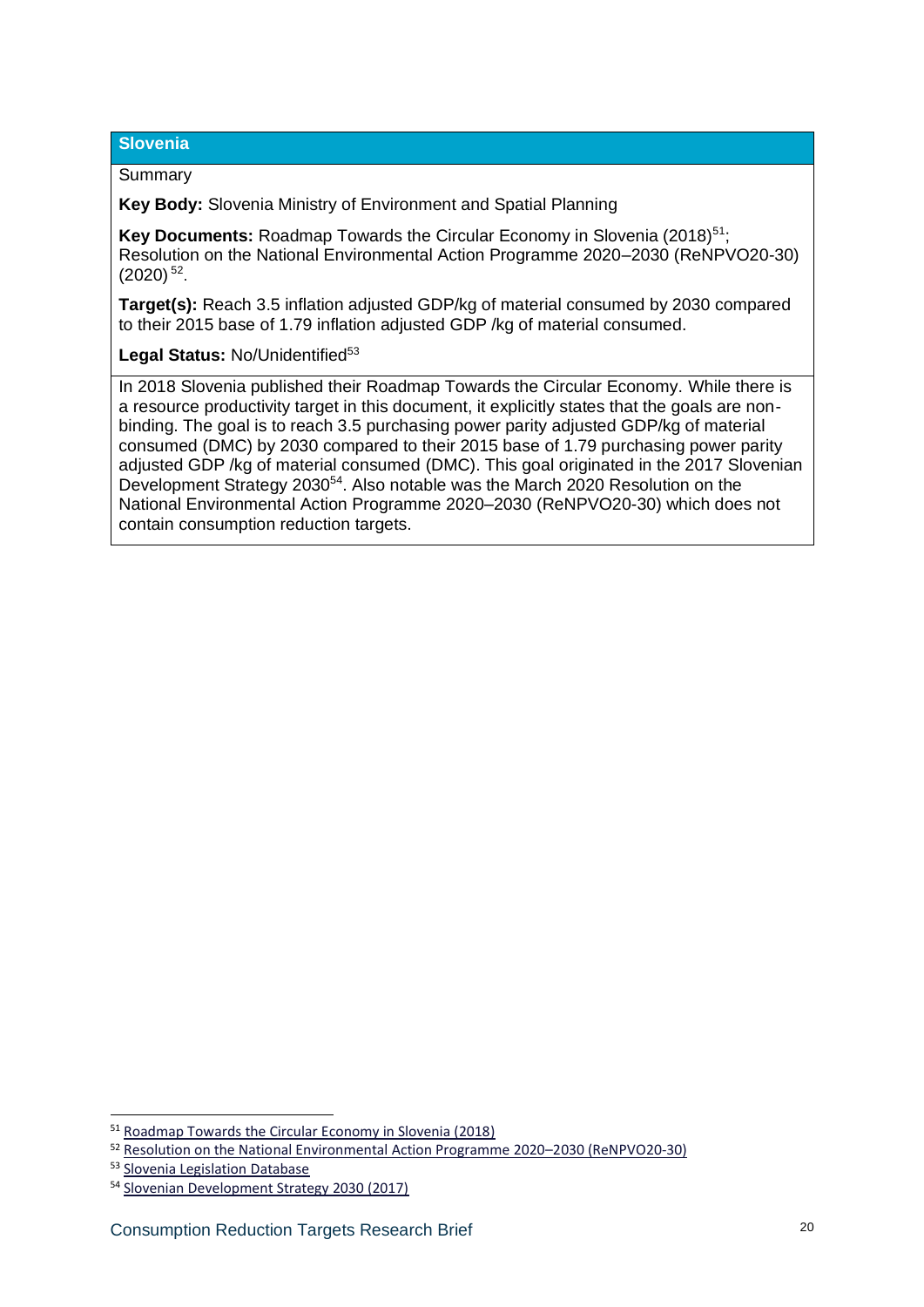#### **Spain**

#### Summary

**Key Body:** Spanish Ministry for the Ecological Transition and the Demographic Challenge Key Documents: España Circular 2030 (2020)<sup>55</sup>.

#### **Target(s):**

- Reduction of the national consumption of materials by 30% by 2030, using 2010 as the reference year.
- Basque Region: Increase resource productivity by 30% by 2030.
- Basque Region: Increase the circular material use rate by 30% by 2030.

#### Legal Status: No/Unidentified<sup>56</sup>

In 2020 the Spanish government released their national circular economy strategy España Circular 2030. One of the headline targets was the reduction of the national consumption of materials by 30% by 2030, using 2010 as the base reference year. This target does meet the criteria developed for this piece of research for a consumption reduction target. This target was not repeated or solidified by any legislation. The Law 22/2011, of July 28, on waste and contaminated soil required the regions of Spain to establish their own waste management strategies with circular economy themes. The regions of Catalonia<sup>57</sup>, Aragon<sup>58</sup>, Extremadura<sup>59</sup>, Castilla-La Mancha<sup>60</sup>, Andalusia<sup>61</sup>, Galicia<sup>62</sup>, Navarre<sup>63</sup>,and the Canary Islands<sup>64</sup> have released their own circular economy targets and strategies, none contain consumption reduction targets that meet the criteria for this piece of research. However, the region of País Vasco region, otherwise known as the Basque region, has a circular economy strategy "Estrategia de Economía Circular de Euskadi 2030"<sup>65</sup> that contains targets to increase material productivity by 30% by 2030 and to increase the circular material use rate by 30% by 2030. This target does not appear to be legally binding<sup>66</sup>.

<sup>55</sup> [Spanish National Circular Economy Strategy \(2020\)](https://www.miteco.gob.es/es/calidad-y-evaluacion-ambiental/temas/economia-circular/estrategia/)

<sup>56</sup> [Spain Legislation Database](https://www.boe.es/buscar/legislacion.php)

<sup>57</sup> [Catalonia Circular Economy Strategy \(2015\)](https://mediambient.gencat.cat/ca/05_ambits_dactuacio/empresa_i_produccio_sostenible/economia_verda/impuls_economia_verda/)

<sup>58</sup> [Aragon Circular Economy Strategy \(2021\)](https://aragoncircular.es/indicadores/)

<sup>59</sup> [Extremadura Circular Economy Strategy \(2017\)](https://circulareconomy.europa.eu/platform/en/strategies/extremadura-2030)

<sup>60</sup> [Castilla-La Mancha Circular Economy Strategy Approval Law \(2019\)](https://noticias.juridicas.com/base_datos/CCAA/655388-l-7-2019-de-29-nov-ca-castilla-la-mancha-economia-circular.html#a4)

<sup>61</sup> [Andalusia Circular Economy Strategy Approval Law \(2021\)](https://noticias.juridicas.com/base_datos/CCAA/693999-d-131-2021-de-6-abr-ca-la-rioja-plan-integral-de-residuos-de-andalucia-hacia.html#a1)

<sup>62</sup> [Estrategia gallega de economía circular 2020-2030](https://sirga.xunta.gal/estrategia)

 $63$  [Agenda for the development of the Circular Economy in Navarra](https://gobiernoabierto.navarra.es/es/participacion/procesos/agenda-para-desarrollo-economia-circular-navarra)

<sup>64</sup> [Canary Islands Circular Economy Strategy \(2021\)](https://noticias.juridicas.com/base_datos/CCAA/704049-r-presidencia-15-jul-2021-ca-canarias-acuerdo-por-el-que-se-aprueba-la-estrategia.html)

<sup>65</sup> [Estrategia de Economía Circular de Euskadi 2030](https://www.euskadi.eus/documentacion/2020/estrategia-de-economia-circular-de-euskadi-2030/web01-a2ingkut/es/)

<sup>66</sup> [Basque Legislation Database](https://www.legegunea.euskadi.eus/inicio)

Consumption Reduction Targets Research <sup>21</sup>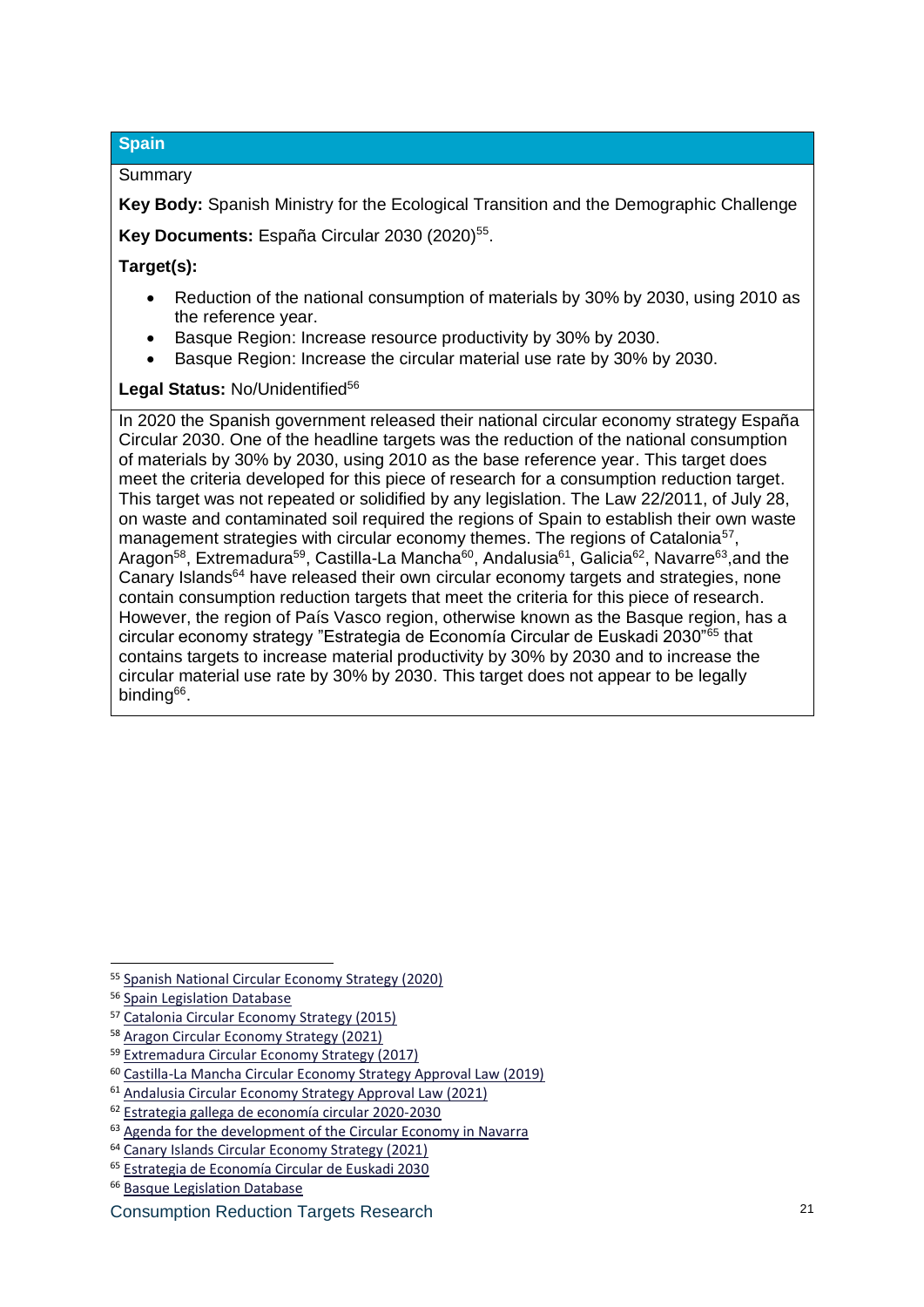#### **United Kingdom (Excluding Scotland)**

#### Summary

**Key Body:** Department for Environment, Food & Rural Affairs; Northern Irish Department of Agriculture, Environment and Rural Affairs; Welsh Government

**Key Documents:** The Environment Act 202167; 25 Year Environment Plan: 'A Green Future: Our 25 Year Plan to Improve the Environment<sup>68</sup>; Resources and Waste Strategy for England (2018)<sup>69</sup>; Wales and the Sustainable Development Goals (2019)<sup>70</sup>; One Wales: One Planet Sustainable Development Report (2009-2010) <sup>71</sup>; Delivering Resource Efficiency (2013)<sup>72</sup>, Draft Environment Strategy for Northern Ireland<sup>73</sup>.

#### **Target(s):**

- England: Double resource productivity by 2050.
- Wales: achieve 'One Planet Living' within the lifetime of a generation, requiring a reduction of the impacts of Welsh consumption by approximately two-thirds.
- Wales: Move towards becoming a zero waste nation, with a focus on eliminating waste. Where waste cannot be eliminated, it must be recycled in "closed loop" systems to achieve 70% recycling across all sectors, and diverting waste from landfill by 2025.

#### Legal Status: No/Unidentified<sup>74</sup>

The Environment Act 2021 contains the primary powers that will enable the Government to progress with the delivery of some of the key policies set out in the Resources and Waste Strategy for England that was published in 2018.

In 2018 the UK Department for Environment, Food & Rural Affairs released a strategy document titled "Resources and Waste Strategy for England (2018)". Within this document was the headline target to double resource productivity by 2050 (DMC/GDP). This target was repeated in the 25 Year Environment Plan: 'A Green Future: Our 25 Year Plan to Improve the Environment; however, neither seem to have any legal standing.

The Welsh One Planet Living initiative started in 2009 and is regularly cited in strategy documents and reports on their progress on the Sustainable Development Goals and their Waste Strategy.

The One Planet Living initiative refers to the fact that humanity would need 2.5 Earths for the current rate of resource consumption in Wales to be sustainable. In light of this, Wales repeatedly makes statements committing to reducing their consumption to an appropriate amount for 'One Earth Living'; however, these statements take many forms, including:

- 1. Wales and the Sustainable Development Goals (2019): "The Welsh Government's goal to achieve 'One Planet Living' within the lifetime of a generation requires a reduction of the impacts of Welsh consumption by approximately two thirds.".
- 2. One Wales: One Planet Sustainable Development Report (2009-2010): "Move towards becoming a zero waste nation, with a focus on eliminating waste. Where

<sup>67</sup> [UK Environment Act 2021](https://www.legislation.gov.uk/ukpga/2021/30/contents/enacted)

<sup>68</sup> [UK 25 year Environment Plan \(2018\)](https://www.gov.uk/government/publications/25-year-environment-plan)

<sup>&</sup>lt;sup>69</sup> [Resources and Waste Strategy for England \(2018\)](https://www.gov.uk/government/publications/resources-and-waste-strategy-for-england)

<sup>70</sup> [Wales and the Sustainable Development Goals \(2019\)](https://gov.wales/sites/default/files/publications/2019-07/supplementary-report-to-the-uk-review-of-progress-towards-the-sustainable-development-goals-2030_0.pdf)

<sup>71</sup> [One Wales: One Planet Sustainable Development Report \(2009-2010\)](https://senedd.wales/Laid%20Documents/GEN-LD8219%20-%20One%20Wales%20One%20Planet%20-%20The%20Sustainable%20Development%20Annual%20Report%202009-2010-21092010-196494/gen-ld8219-e-English.pdf)

 $12$  Delivering Resource Efficiency - [Northern Ireland Waste Management Strategy \(2015\)](https://www.daera-ni.gov.uk/publications/delivering-resource-efficiency-northern-ireland-waste-management-strategy)

<sup>73</sup> Northern Ireland Department of Agriculture, Environment & Rural Affairs (DAERA) Draft Environmental

[Strategy in Consultation \(2022\)](https://www.daera-ni.gov.uk/consultations/environment-strategy-consultation)

<sup>74</sup> [United Kingdom Legislation Database](https://www.legislation.gov.uk/)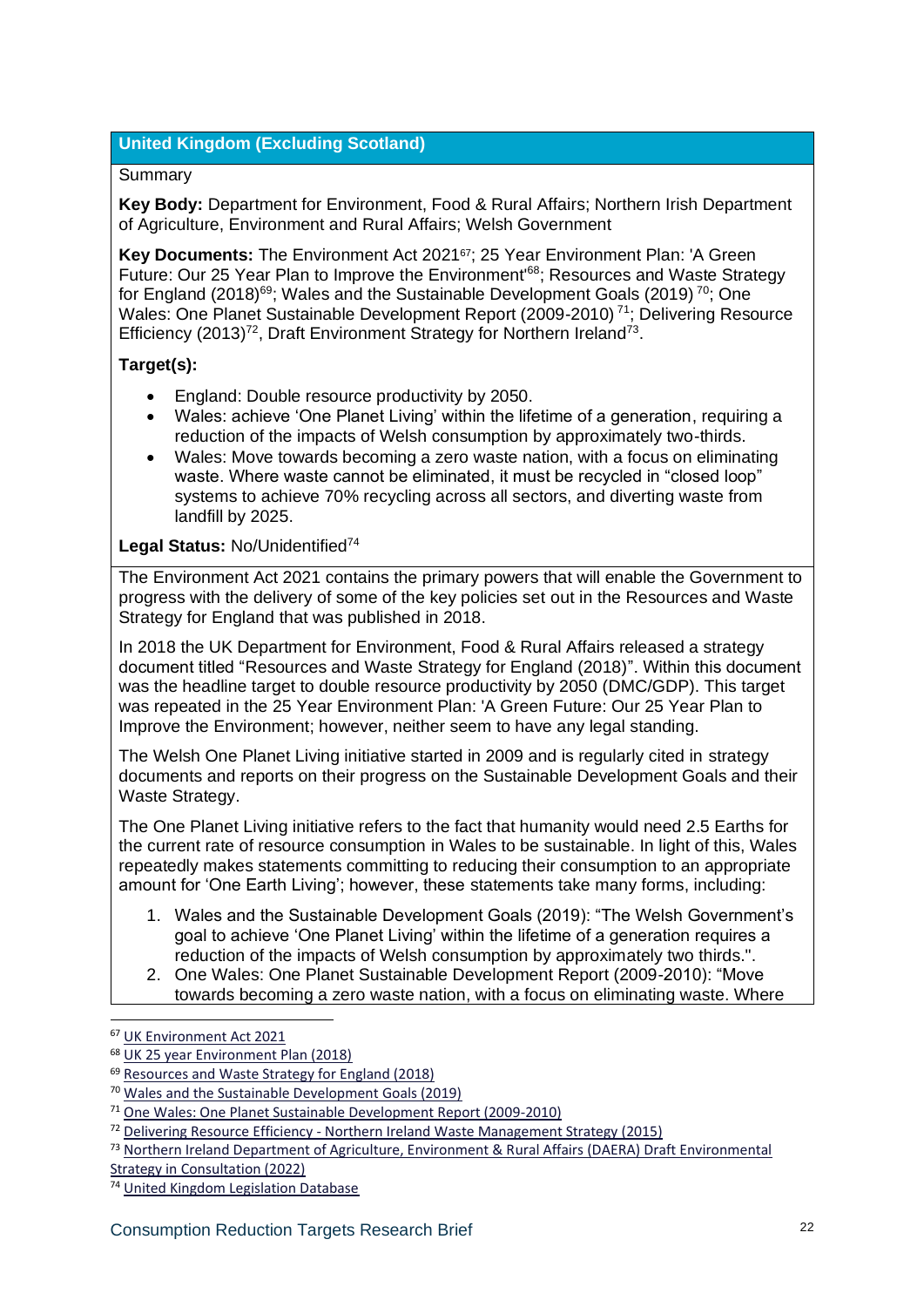#### **United Kingdom (Excluding Scotland)**

waste cannot be eliminated, it must be recycled in "closed loop" systems to achieve 70% recycling across all sectors, and diverting waste from landfill by 2025.".

The first is a sustainable consumption target and the second is a circularity gap target that meet the criteria for this piece of research.

While the Environment Strategy for Northern Ireland has only recently finished consultation, the document in consultation contained no consumption reduction targets. Delivering Resource Efficiency (2013) had contained a target for the amount of waste generated per capita to be in absolute decline by the year 2020, but no consumption reduction targets have been identified for Northern Ireland.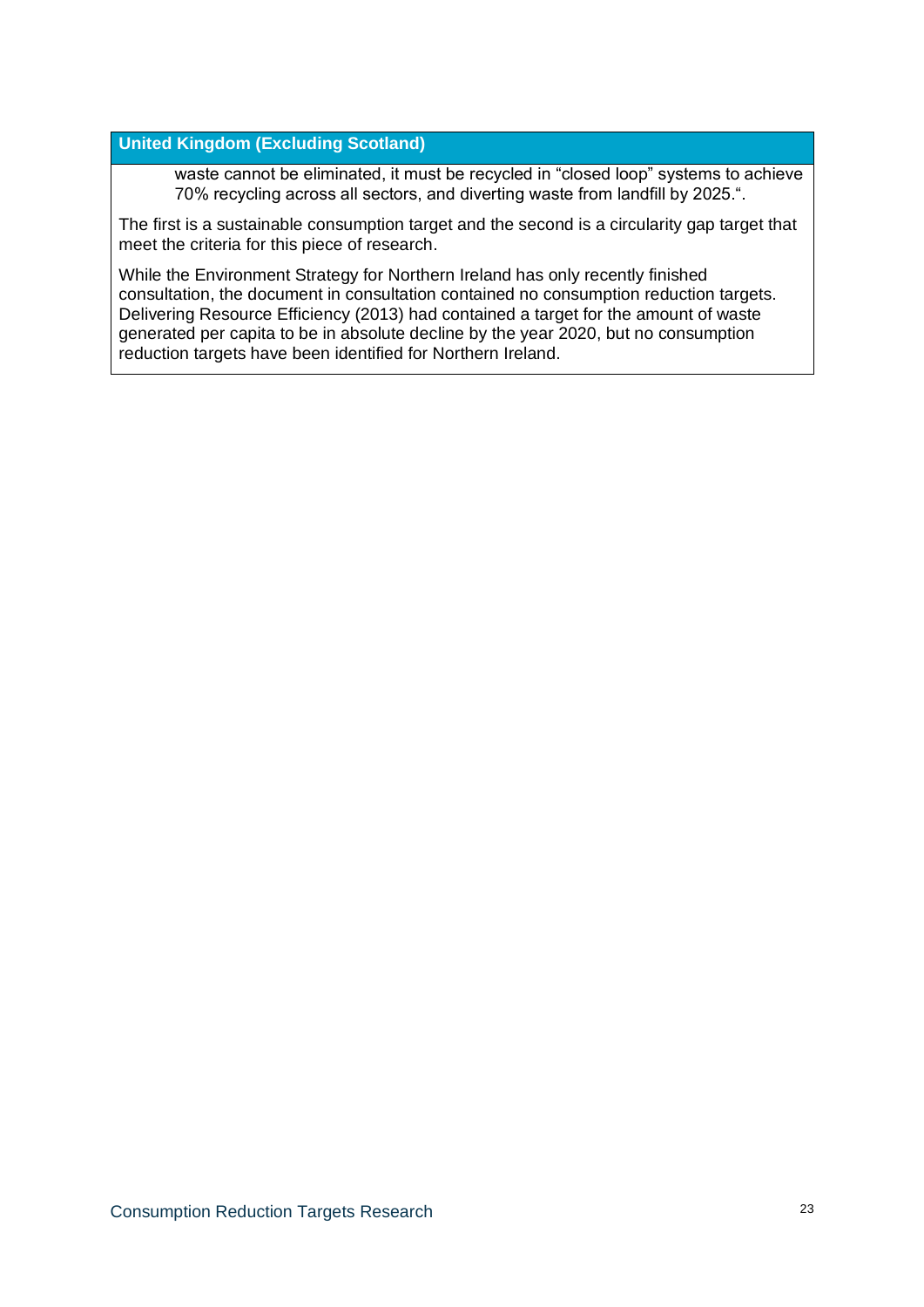## **Supplementary Findings Country Profiles**

Below are the country profiles for the countries that did not appear to have a consumption reduction target.

#### **Denmark**

#### Summary

**Key Body:** Ministry of Environment and Food; Ministry of Industry, Business and Financial Affairs

**Key Documents:** Danish Strategy for Circular Economy (2018) <sup>75</sup>; Denmark Without Waste, Recycle More – Incinerate Less (2013)<sup>76</sup>; Denmark Without Waste II, Strategy for Waste Prevention (2015)<sup>77</sup>.

**Target(s):** None/Unidentified

Legal Status: No/Unidentified<sup>78</sup>

Denmark published the Danish Strategy for Circular Economy in 2018. Within the strategy there is a section dedicated to changing consumption patterns in a circular economy, however, there are no consumption reduction targets present in the document.

Also under the theme of resource efficiency are the documents Denmark Without Waste (2013) and Denmark Without Waste II (2015). Neither of these documents contain qualifiable consumption reduction targets.

<sup>75</sup> [Danish Strategy for a Circular Economy \(2018\)](https://circulareconomy.europa.eu/platform/en/strategies/danish-strategy-circular-economy)

<sup>76</sup> [Denmark Without Waste \(2013\)](https://eng.mst.dk/air-noise-waste/waste/denmark-without-waste/)

<sup>77</sup> [Denmark Without Waste II \(2015\)](https://eng.mst.dk/air-noise-waste/waste/denmark-without-waste-ii/#:~:text=Denmark%20without%20waste%20II%20%2D%20a%20waste%20prevention%20strategy&text=They%20are%20scarce%20and%20we,households%20and%20businesses%20throughout%20Denmark.)

<sup>78</sup> [Danish Legislation Database](https://hoeringsportalen.dk/Hearing?Authorities=L%C3%A6gemiddelstyrelsen)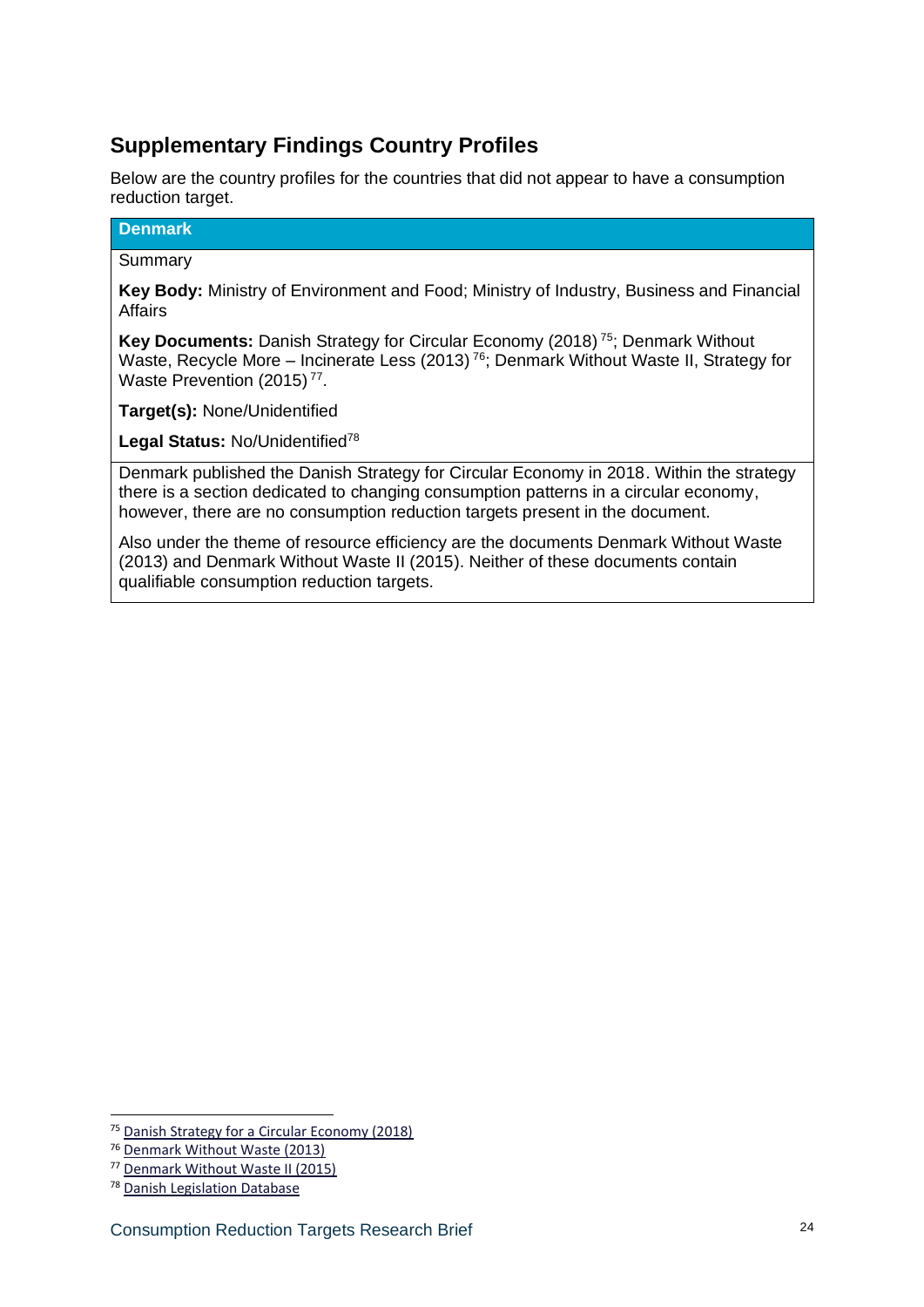#### **Greece**

#### Summary

**Key Body:** Hellenic Ministry for the Environment and Energy; Government Economic Policy Council

**Key Documents:** New Action Plan of the Country for the Circular Economy (2021)<sup>79</sup>; National Strategy for the Circular Economy (2018) 80.

**Target(s):** None/Unidentified

Legal Status: No/Unidentified<sup>81</sup>

In 2018 Greece released the National Strategy for the Circular Economy and in 2021 they updated this strategy with the New Action Plan of the Country for the Circular Economy. While sustainable consumption is marked as one of the primary themes of the 2021 update no consumption reduction targets were includedin the document. The original 2018 National Strategy for the Circular Economy does not contain any consumption reduction targets.

<sup>79</sup> [Greek New Action Plan for the Circular Economy \(2020\)](https://ypen.gov.gr/perivallon/kykliki-oikonomia/16052-2/)

<sup>80</sup> [Greek National Strategy for the Circular Economy \(2018\)](https://ypen.gov.gr/wp-content/uploads/2020/10/%CE%95%CE%B8%CE%BD%CE%B9%CE%BA%CE%AE-%CE%A3%CF%84%CF%81%CE%B1%CF%84%CE%B7%CE%B3%CE%B9%CE%BA%CE%AE-%CE%93%CE%B9%CE%B1-%CF%84%CE%B7%CE%BD-%CE%9A%CF%85%CE%BA%CE%BB%CE%B9%CE%BA%CE%AE-%CE%9F%CE%B9%CE%BA%CE%BF%CE%BD%CE%BF%CE%BC%CE%AF%CE%B1.pdf)

<sup>81</sup> [Greek Legislation Database](https://www.hellenicparliament.gr/en/Nomothetiko-Ergo/Psifisthenta-Nomoschedia)

Consumption Reduction Targets Research 25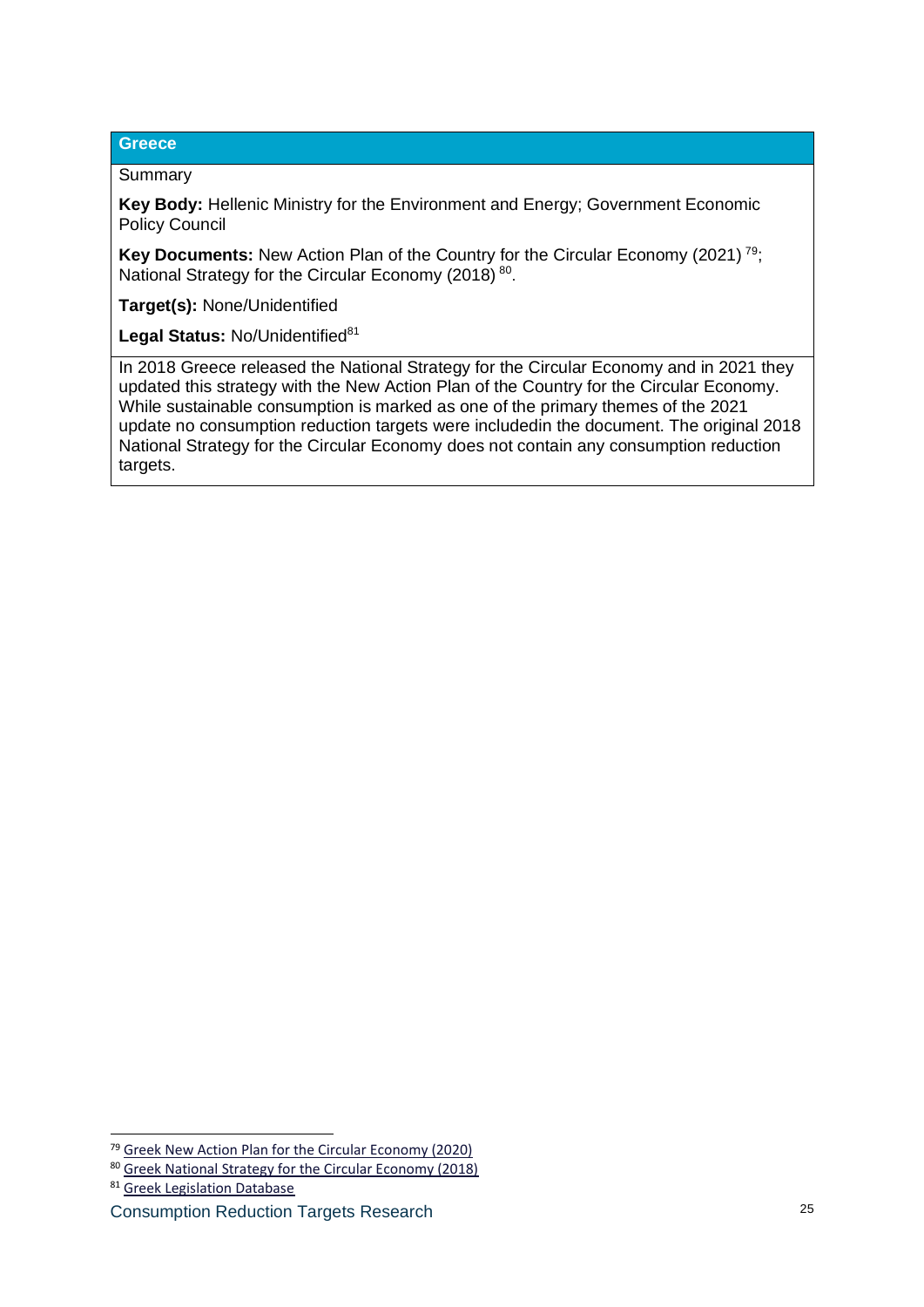#### **Italy**

Summary

**Key Body:** Ministry of Ecological Transition; Italian Ministry for the Environment

**Key Documents:** Towards a Circular Economy Model for Italy (2017)<sup>82</sup>.

**Target(s):** None/Unidentified

Legal Status: No/Unidentified<sup>83</sup>

In 2017 the Italian Government released their circular economy strategy: "Towards a Circular Economy Model for Italy". This document contains no qualifiable consumption reduction targets. An update to this strategy called the "National strategy for the circular economy" has recently exited the consultation phase in late 2021<sup>84</sup> and is expected to be adopted before June 2022<sup>85</sup>. The document in consultation does not propose any qualifiable consumption reduction targets.

<sup>82</sup> [Towards a Model of Circular Economy for Italy -](https://circulareconomy.europa.eu/platform/en/strategies/towards-model-circular-economy-italy-overview-and-strategic-framework) Overview and Strategic Framework (2017)

<sup>83</sup> [Italian Legislation Database](https://online.leggiditalia.it/)

<sup>84</sup> [Notice of Opening Public Consultation on National Strategy for the Circular Economy \(2021\)](https://www.mite.gov.it/pagina/economia-circolare)

<sup>85</sup> [Italian National Recovery and Resilience Plan \(2021\)](https://italiadomani.gov.it/it/home.html)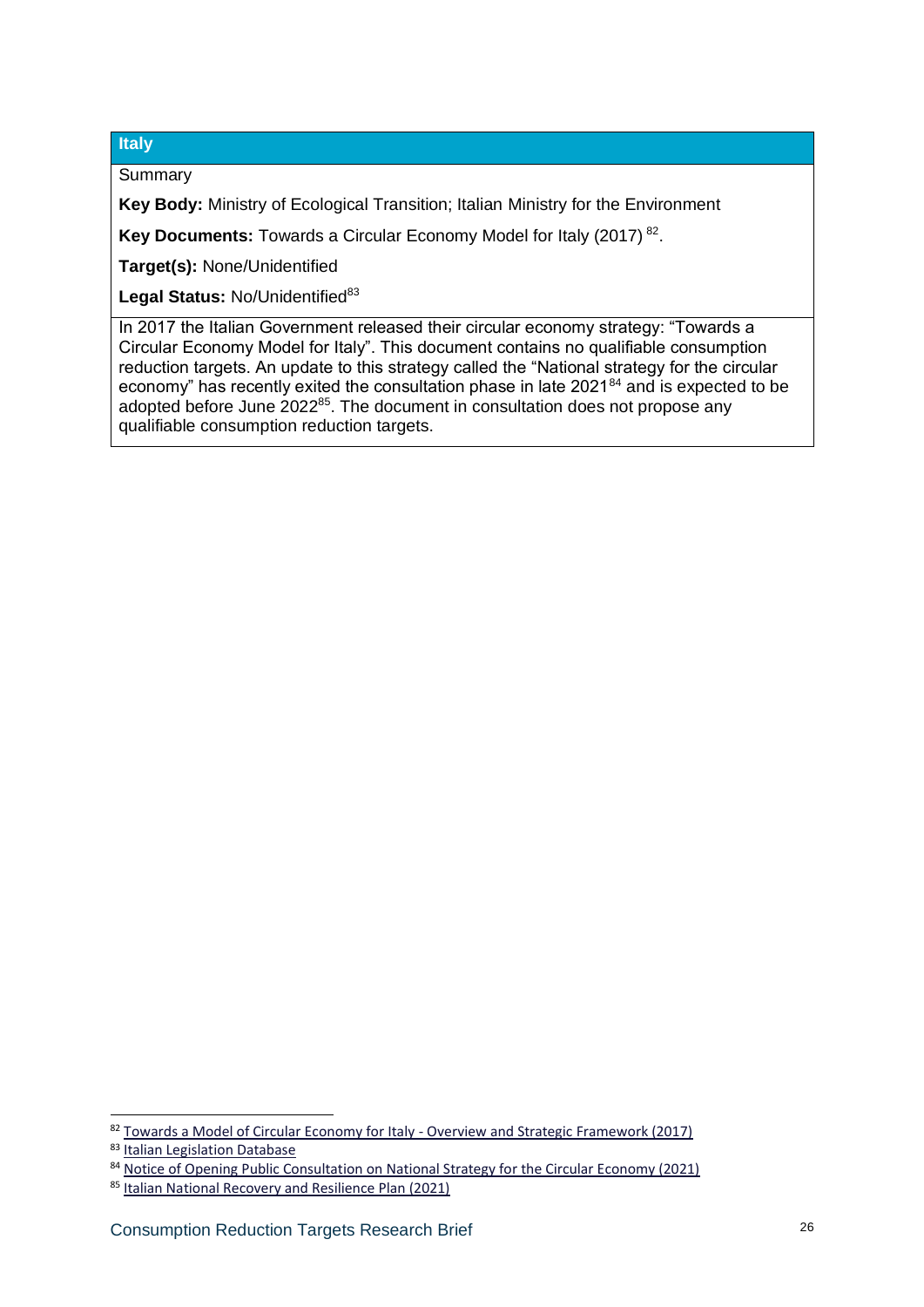#### **Luxembourge**

#### Summary

**Key Body:** Ministry of the Environment, Climate and Sustainable Development; Environment Agency

**Key Documents:** Circular Economy Strategy for Luxembourg (2021) <sup>86</sup>; National Waste Management Plan<sup>87</sup>.

**Target(s):** None/Unidentified

Legal Status: No/Unidentified<sup>88</sup>

Published by the government in 2021, the Circular Economy Strategy for Luxembourg does not provide any generalised consumption reduction targets. However, the document does clarify that targets and indicators will be established on a project-by-project basis so a future consumption reduction target may arise in a project's implementation roadmap. This document provided an expansive list of actionable items that public authorities and key stakeholders could undertake; many of which contained consumption reduction related themes.

Of note is also the National Waste Management Plan (2018). Although the document is primarily concerned with increasing recycling capacity there is no generalised target relating to the circularity gap present.

<sup>86</sup> [Circular Economy Strategy for Luxembourg \(2021\)](https://economie-circulaire.public.lu/en/publications/circular-strategy.html)

<sup>87</sup> [Luxembourg National Waste Management Plan \(2018\)](https://environnement.public.lu/fr/offall-ressourcen/principes-gestion-dechets/Plan_national_de_gestion_des_dechets_PNGD.html)

<sup>88</sup> [Luxembourgish Legislation Database](https://legilux.public.lu/)

Consumption Reduction Targets Research 27 27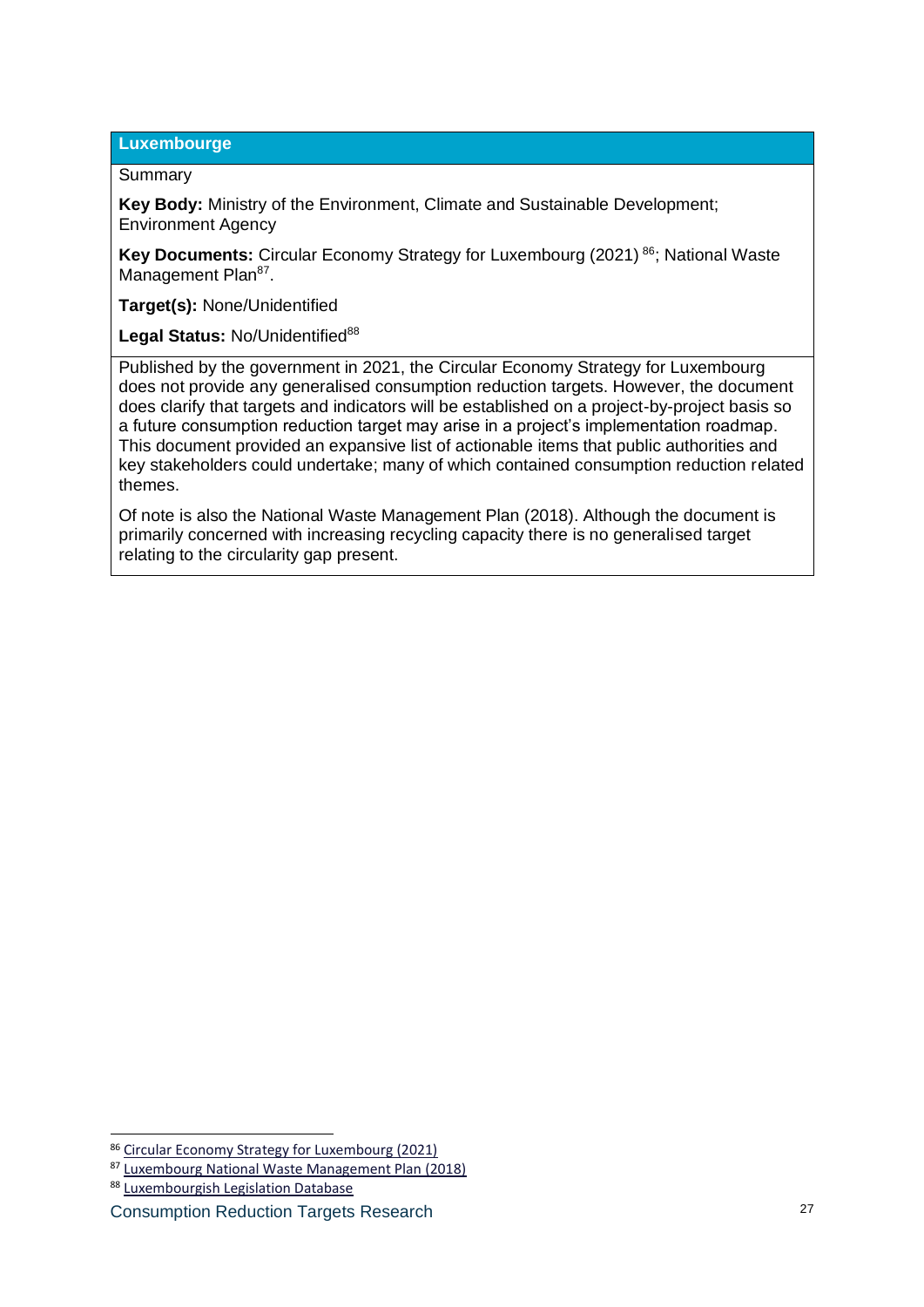#### **Poland**

**Summary** 

**Key Body:** Ministry of Development and Technology; Ministry of Climate and the Environment

**Key Documents:** Road Map Towards the Transition to Circular Economy (2019)<sup>89</sup>.

**Target(s):** None/Unidentified

Legal Status: No/Unidentified<sup>90</sup>

Poland's "Road Map Towards the Transition to Circular Economy" was drafted in 2019 by both the Ministry of Development and Technology and the Ministry of Climate and the Environment. The document contains 41 separate actions to support the circular economy through research, data collection, proposed tax incentives, information campaigns, and institutional capacity building. Part of this roadmap was the completion of the Oto-Goz ("this-is-circular economy") project<sup>91</sup> which developed methodologies to identify the progress of the transformation towards a circular economy in Poland and the impact of the circular economy on the socio-economic development of Poland. None of the indicators stated in these documents qualified (for the purposes of this research) as a consumption reduction target.

Previous Initiatives include the R2PI project - Horizon 2020<sup>92</sup> which spanned from Nov 2016-Oct 2019. This took place in partnership with other EU/national level actors and was in conjunction with other studies across Europe. The goal of the project was to identify innovative business models and state policy tools that facilitate the transition to a circular economy. No targets were suggested amongst the policy tools.

<sup>89</sup> [Polish Road Map Towards the Transition to Circular Economy \(2019\)](https://www.gov.pl/web/rozwoj-technologia/gospodarka-o-obiegu-zamknietym)

<sup>90</sup> [Polish Legislation Database](https://isap.sejm.gov.pl/)

<sup>91</sup> [Poland Oto-Goz Project \(2019\)](https://min-pan.krakow.pl/projekty/en/2020/12/15/oto-goz/)

<sup>92</sup> R2PI project - [Horizon 2020 \(2018\)](https://www.gov.pl/web/rozwoj-technologia/projekt-r2pi-horyzont-2020)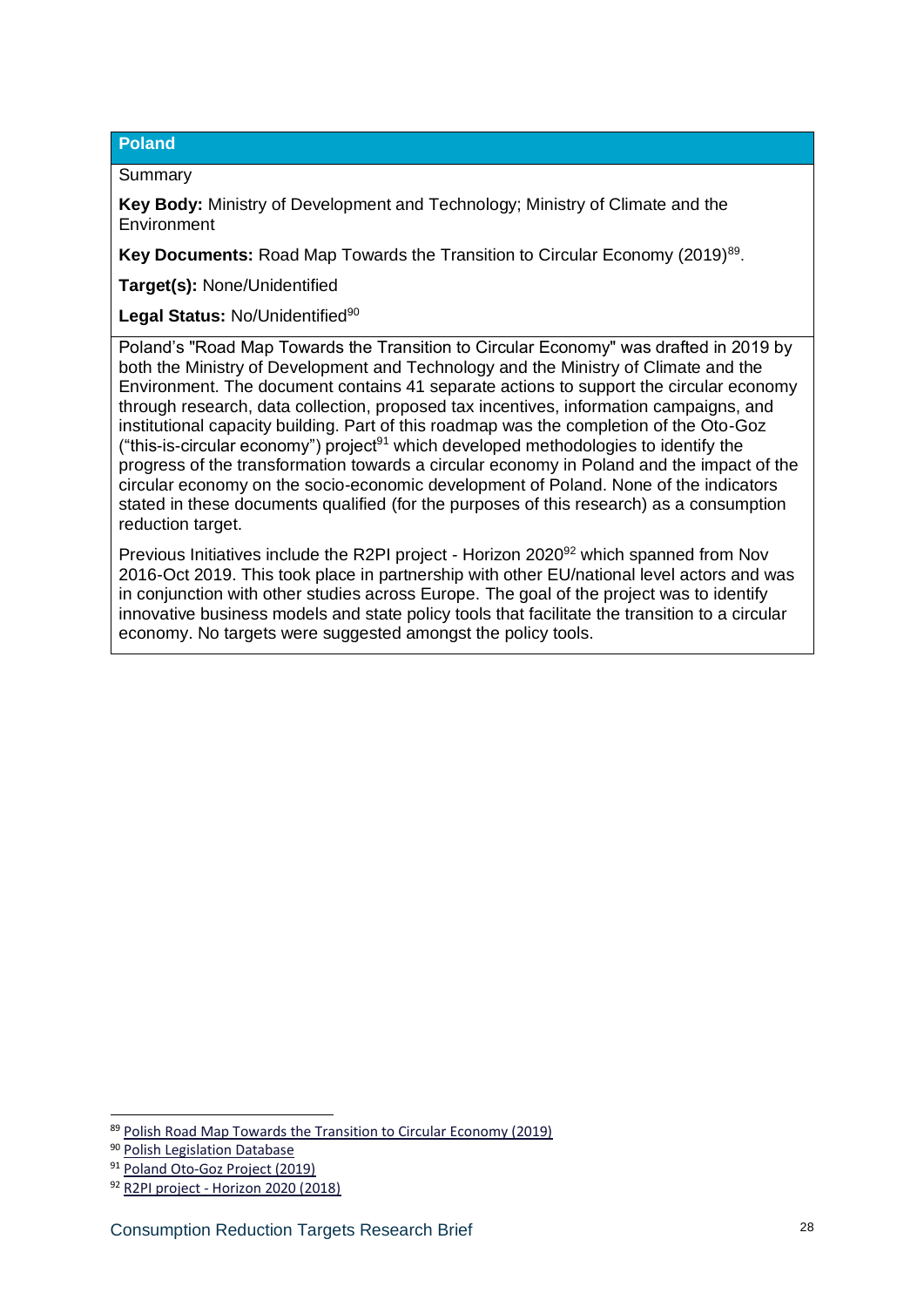#### **Sweden**

#### **Summary**

**Key Body:** Ministry for the Environment

**Key Documents:** Circular Economy – Strategy for the Transition in Sweden (2020)<sup>93</sup>; Strategy for Sustainable Consumption (2016)<sup>94</sup>.

**Target(s):** None/Unidentified

Legal Status: No/Unidentified<sup>95</sup>

Sweden has two documents of relevance; the Swedish Circular Economy Strategy released in 2020 and the Strategy for Sustainable Consumption released in 2016. Neither of these documents propose or commit to any targets concerning consumption reduction.

<sup>93</sup> Circular Economy – [Strategy for the Transition in Sweden \(2020\)](https://www.government.se/4ad42c/contentassets/d5ab250cf59a47b38feb8239eca1f6ab/circular-economy--strategy-for-the-transition-in-sweden)

<sup>&</sup>lt;sup>94</sup> [Strategy for Sustainable Consumption \(2016\)](https://www.government.se/articles/2016/10/strategy-for-sustainable-consumption/)

<sup>95</sup> [Swedish Legislation Database](https://www.riksdagen.se/sv/global/sok/?q=&doktyp=sfs)

Consumption Reduction Targets Research 29 29